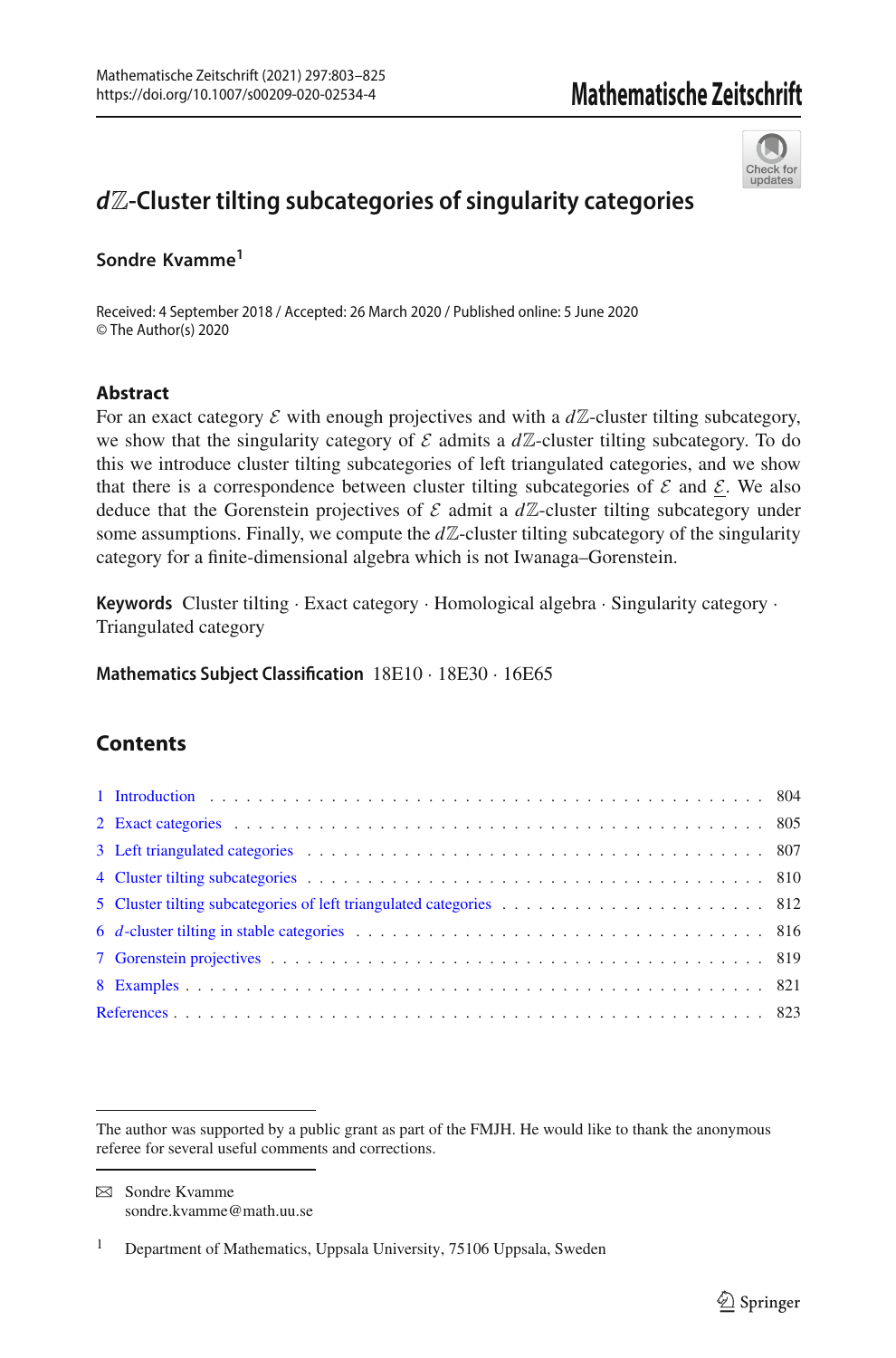#### <span id="page-1-0"></span>**1 Introduction**

Auslander–Reiten theory is a fundamental tool to describe the module category of finitedimensional algebras, see [\[7\]](#page-20-1) and [\[4](#page-20-2)[,44](#page-22-0)[,45](#page-22-1)]. A generalization of this theory, called higher Auslander–Reiten theory, was introduced by Iyama in [\[25](#page-21-0)] and further developed in [\[24](#page-21-1)[,27\]](#page-21-2). In this case, the objects of study are module categories equipped with a *d*-cluster tilting subcategory. We refer to [\[2](#page-20-3)[,16](#page-21-3)[,21](#page-21-4)[–23](#page-21-5)[,29](#page-21-6)[–33](#page-21-7)[,35](#page-21-8)[,37\]](#page-21-9) for some other important papers. Also, see [\[26](#page-21-10)] for a survey of the theory and [\[36](#page-21-11)] for an introduction.

Let  $\Lambda$  be a finite-dimensional algebra and let mod  $\Lambda$  be the category of finitely generated right  $\Lambda$ -modules. Assume  $\Lambda$  has global dimension *d*. If  $M$  is a *d*-cluster tilting subcategory in mod  $\Lambda$  then the subcategory

$$
\mathcal{U} = \text{add}\{M[di] \in D^b(\text{mod }\Lambda) \mid M \in \mathcal{M} \text{ and } i \in \mathbb{Z}\}\
$$

is *d*-cluster tilting inside the bounded derived category  $D^b$ (mod  $\Lambda$ ) [\[27,](#page-21-2) Theorem 1.21] (this can be extended to  $\tau_d$ -finite algebras [\[27,](#page-21-2) Theorem 1.23] and cluster categories [\[1](#page-20-4), Theorem 4.10] and  $[17,$  Theorem 2.2]). The subcategory  $U$  can be considered as a higher analogue of the derived category of a hereditary algebra. On the other hand, if  $\Lambda$  does not have global dimension *d*, then there is no known cluster tilting subcategory inside  $D^b(\text{mod }\Lambda)$  in general. As shown in [\[34](#page-21-13)], the naive approach doesn't necessarily give a cluster tilting subcategory even when  $M$  is  $d\mathbb{Z}$ -cluster tilting.

In this paper we consider instead the singularity category

$$
D_{\text{sing}}(\Lambda) := K^{-,b} (\operatorname{proj} \Lambda) / K^b (\operatorname{proj} \Lambda)
$$

where  $K^b$ (proj  $\Lambda$ ) and  $K^{-,b}$ (proj  $\Lambda$ ) denote the bounded homotopy category of finitely generated projective modules and the right bounded homotopy category with bounded homology of finitely generated projective modules, respectively. The singularity category was introduced by Buchweitz in [\[11\]](#page-21-14) as an useful invariant of the ring  $\Lambda$ . Via the equivalence  $K^{-,b}$ (proj  $\Lambda$ )  $\cong D^b \text{ (mod } \Lambda)$  we get an equivalence

<span id="page-1-1"></span>
$$
K^{-,b}(\text{proj }\Lambda)/K^b(\text{proj }\Lambda) \cong D^b(\text{mod }\Lambda)/\text{perf }\Lambda \tag{1.1}
$$

and hence  $D_{\text{sing}}(\Lambda)$  can be realized as a quotient of  $D^b(\text{mod }\Lambda)$ . We show that if mod  $\Lambda$  has a  $d\mathbb{Z}$ -cluster tilting subcategory, then  $D_{sing}(\Lambda)$  has a  $d\mathbb{Z}$ -cluster tilting subcategory. In fact, we show this more generally for any exact category with enough projectives.

<span id="page-1-2"></span>**Theorem 1.2** Let  $\mathcal E$  be an exact category with enough projectives  $\mathcal P$  and with a d $\mathbb Z$ -cluster *tilting subcategory M. Then the subcategory*

$$
\{P^{\bullet} \in K^{-,b}(\mathcal{P})/K^b(\mathcal{P}) \mid Z^{di}(P^{\bullet}) \in \mathcal{M} \text{ for all } i \ll 0\}
$$

*is a d* $\mathbb{Z}$ -*cluster tilting subcategory of*  $K^{-,b}(\mathcal{P})/K^{b}(\mathcal{P})$ *.* 

Via the equivalence  $(1.1)$  this corresponds to the subcategory

$$
{C^{\bullet} \in D^b(\text{mod }\Lambda) / \text{perf }\Lambda \mid C^{\bullet} \cong M[d_i] \text{ for some } M \in \mathcal{M} \text{ and } i \in \mathbb{Z}}
$$

in  $D^b(\text{mod }\Lambda)/$  perf  $\Lambda$ . Notice that this subcategory is closed under direct sums since any object in  $D^b(\text{mod }\Lambda)/$  perf  $\Lambda$  is isomorphic to a stalk complex. There are many examples of *d*-cluster tilting subcategories of singularity categories of Iwanaga–Gorenstein rings, see [\[28\]](#page-21-15), but Theorem [1.2](#page-1-2) is the first result for non-Iwanaga–Gorenstein rings. For such rings the singularity category is more difficult to control since it is not enhanced by the Gorenstein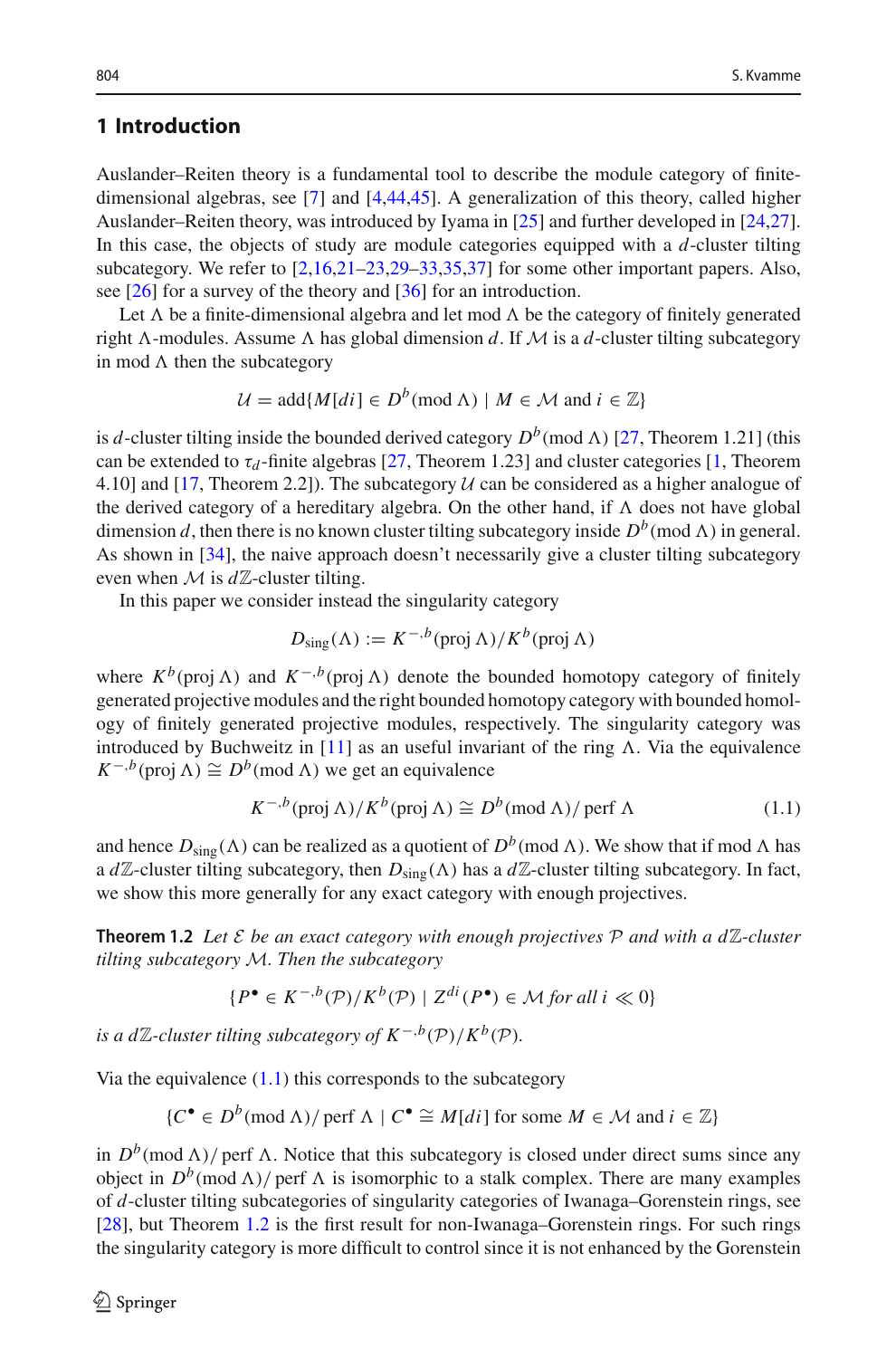projective modules. However, it is still possible to compute the subcategory explicitly, which we do in Example [8.4.](#page-19-0)

To prove Theorem [1.2,](#page-1-2) we use the left triangulated structure of  $\mathcal{E}$ , see Definition [3.1](#page-4-1) and Theorem [3.2.](#page-5-0) More precisely, we introduce *d*-cluster tilting subcategories of left triangulated categories, and we show that there is a one-to-one correspondence between  $d$  and  $d\mathbb{Z}$ -cluster tilting subcategories of  $\mathcal E$  and  $\mathcal E$ , see Theorem [6.1.](#page-13-1) Furthermore, we show that if a left triangulated category has a  $d\mathbb{Z}$ -cluster tilting subcategory, then its stabilization has a  $d\mathbb{Z}$ -cluster tilting subcategory. We then conclude using the fact that the stabilization of  $\mathcal E$  is the singularity category, which was proved in [\[39\]](#page-21-16).

We also obtain a corollary for Gorenstein projective modules, which we state below in the special case where  $\mathcal{E} = \text{mod } \Lambda$ . Recall that  $\Lambda$  is Iwanaga–Gorenstein if it has finite selfinjective dimension, and that in this case the Gorenstein projectives are

 $\mathcal{GP}(\text{mod }\Lambda) := \{M \in \text{mod }\Lambda \mid \text{Ext}^i_{\Lambda}(M, \Lambda) = 0 \text{ for } i > 0\}.$ 

**Corollary 1.3** (Corollary [7.3\)](#page-17-0) Assume  $\Lambda$  is Iwanaga–Gorenstein, and let M be a dZ-cluster tilting subcategory of mod  $\Lambda$ *. Then* 

 $\mathcal{M} \cap \mathcal{GP}(\text{mod } \Lambda)$ 

*is a dZ-cluster tilting subcategory of*  $\mathcal{GP}(\text{mod }\Lambda)$ *.* 

We now describe the structure of the paper. In Sects. [2,](#page-2-0) [3](#page-4-0) and [4](#page-7-0) we recall the essential notions and results which we need. In Sect. [5](#page-9-0) we introduce cluster tilting subcategories for left triangulated categories. We show that for a left triangulated category  $\mathcal C$  with a  $d\mathbb Z$ cluster tilting subcategory, the stabilization  $\mathbb{Z}C$  has a  $d\mathbb{Z}$ -cluster tilting subcategory. We also investigate the  $(d + 2)$ -angulated structure of this subcategory. Our main result in Sect. [6](#page-13-0) is Theorem [6.1,](#page-13-1) which gives a correspondence between *d*-cluster tilting subcategories of  $\mathcal E$  and  $\mathcal E$  when  $\mathcal E$  is an exact category with enough projectives. In Sect. [7](#page-16-0) we investigate the relationship with Gorenstein projectives. In Sect. [8](#page-18-0) we compute the cluster tilting subcategory of the singularity category in two examples.

#### <span id="page-2-0"></span>**2 Exact categories**

Here we define exact categories, following the conventions in [\[12\]](#page-21-17).

**Definition 2.1** An *exact category*  $\mathcal{E}$  is an additive category equipped with a distinguished class of sequences

$$
0 \to E_3 \xrightarrow{f} E_2 \xrightarrow{g} E_1 \to 0
$$

where *f* is the kernel of *g* and *g* is the cokernel of *f* . The morphisms *f* are called *admissible monomorphisms*, and the morphisms *g* are called *admissible epimorphisms*. The following axioms need to be satisfied:

- (E0) For all object *E* in *E* the identity morphism  $1_E : E \to E$  is an admissible monomorphism;
- (E0<sup>op</sup>) For all object *E* in *E* the identity morphism  $1_E: E \to E$  is an admissible epimorphism;

(E1) The composite of two admissible monomorphism is an admissible monomorphism;

 $(E1^{op})$  The composite of two admissible epimorphisms is an admissible epimorphism;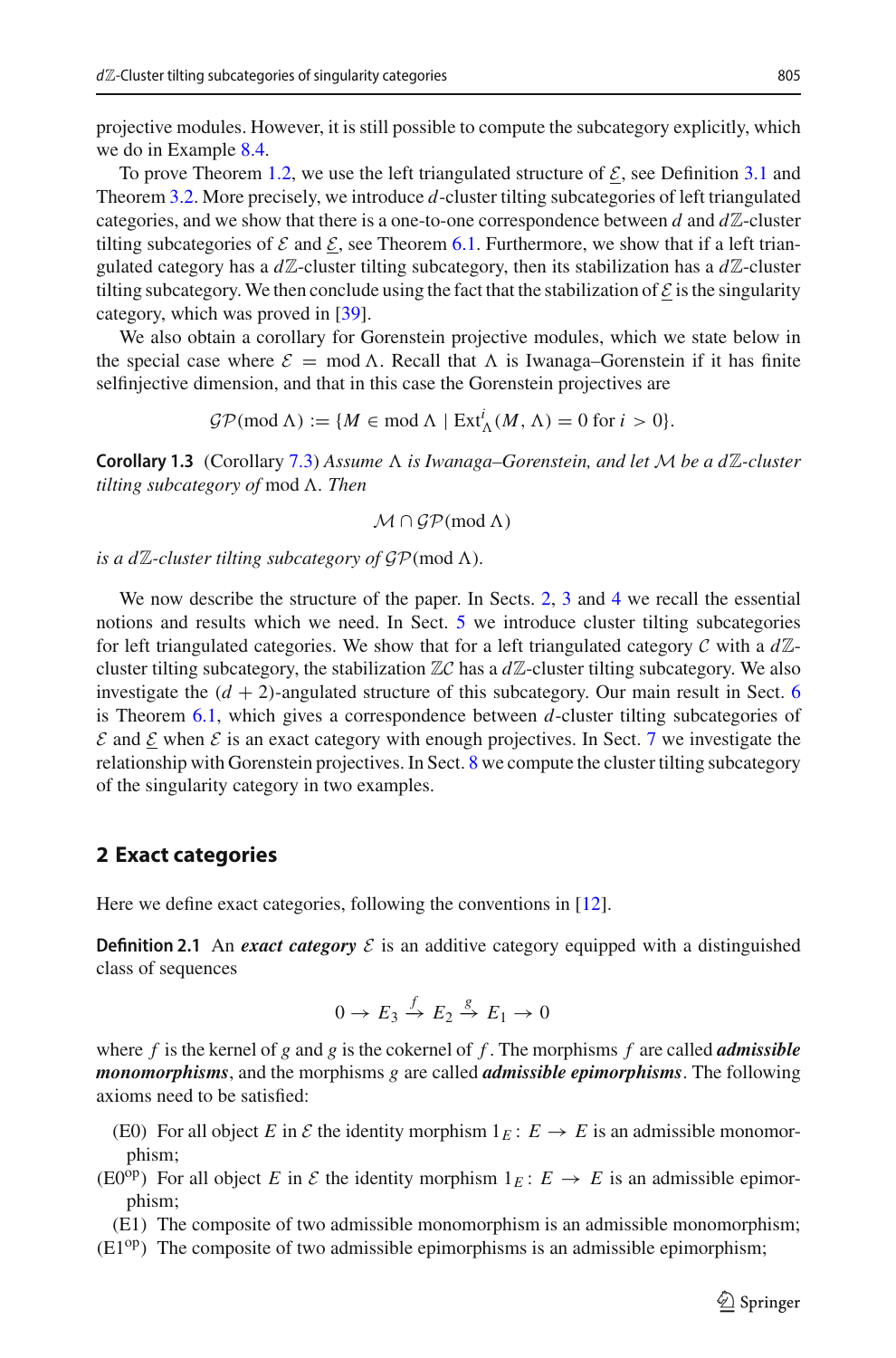(E2) The pushout of an admissible monomorphism exists and yields an admissible monomorphisms. In other words, given an admissible monomorphism  $f: E_0 \to E_1$ and a morphism  $g: E_0 \to E_2$  there exists a pushout diagram



where  $k$  is an admissible monomorphism;

 $(E2^{op})$  The pullback of an admissible epimorphism exists and yields an admissible epimorphism. In other words, given an admissible epimorphism  $f: E_1 \rightarrow E_0$  and a morphism  $g: E_2 \rightarrow E_0$  there exists a pullback diagram



where *h* is an admissible epimorphism.

A sequence in *E*

$$
\cdots \to E_1 \to E_0 \to \cdots
$$

is called exact if there exist exact sequences  $0 \rightarrow K_i \rightarrow E_i \rightarrow K_{i-1} \rightarrow 0$  such that the maps  $E_i \rightarrow E_{i-1}$  are equal to the composites  $E_i \rightarrow K_{i-1} \rightarrow E_{i-1}$ . If  $\mathcal E$  is an exact category, then the opposite category  $\mathcal{E}^{op}$  becomes an exact category in a natural way. If  $\mathcal{F} \subset \mathcal{E}$ is a full subcategory of  $\mathcal E$  which is closed under extensions, then the class of sequences  $0 \to F_1 \to F_2 \to F_3 \to 0$  in *F* which are exact in *E* makes *F* into an exact category. We say that  $F$  is an exact subcategory of  $E$ .

An object *P* in *E* is projective if for any admissible epimorphism  $E_1 \rightarrow E_0$  the induced map  $\mathcal{E}(P, E_1) \rightarrow \mathcal{E}(P, E_0)$  is an epimorphism. We let  $P$  denote the subcategory of  $\mathcal{E}$ consisting of the projective objects. The exact category  $\mathcal E$  has enough projectives if for any object *E* in *E* there exists an admissible epimorphism  $P \rightarrow E$  with  $P \in \mathcal{P}$ . In this case we let  $\mathcal{E} = \mathcal{E}/\mathcal{P}$  denote the stable category of  $\mathcal E$  modulo projectives. For any object *E* or morphism *f* in *E* we denote the corresponding object or morphism in  $\underline{\mathcal{E}}$  by  $\underline{\mathcal{E}}$  or *f*. Since  $\mathcal{E}$ has enough projectives,  $f = 0$  for a morphism  $f : E \to E'$  if and only if f factors through an admissible epimorphism  $P \to E'$  with *P* projective. Using this, it follows by the same argument as in the proof of [\[19](#page-21-18), Theorem 2.2] that for any two objects  $E_0$  and  $E_1$  in  $\mathcal E$  there exists an isomorphism  $E_1 \cong E_2$  in  $\underline{\mathcal{E}}$  if and only if there exist projective objects  $P, Q \in \mathcal{E}$ and an isomorphism

<span id="page-3-0"></span>
$$
E_0 \oplus P \cong E_1 \oplus Q \tag{2.2}
$$

in *E*.

Next we define the syzygy functor:

**Definition 2.3** [\[19](#page-21-18)] Let *E* be an exact category with enough projectives. For each object  $E \in \mathcal{E}$ choose an admissible epimorphism  $p_E$ :  $P_E \rightarrow E$  with  $P_E$  projective. The *syzygy functor*  $\Omega: \underline{\mathcal{E}} \to \underline{\mathcal{E}}$  is defined as follows: For an object  $E \in \mathcal{E}$  we set  $\Omega \underline{E} = \text{Ker } p_E$ . For a morphism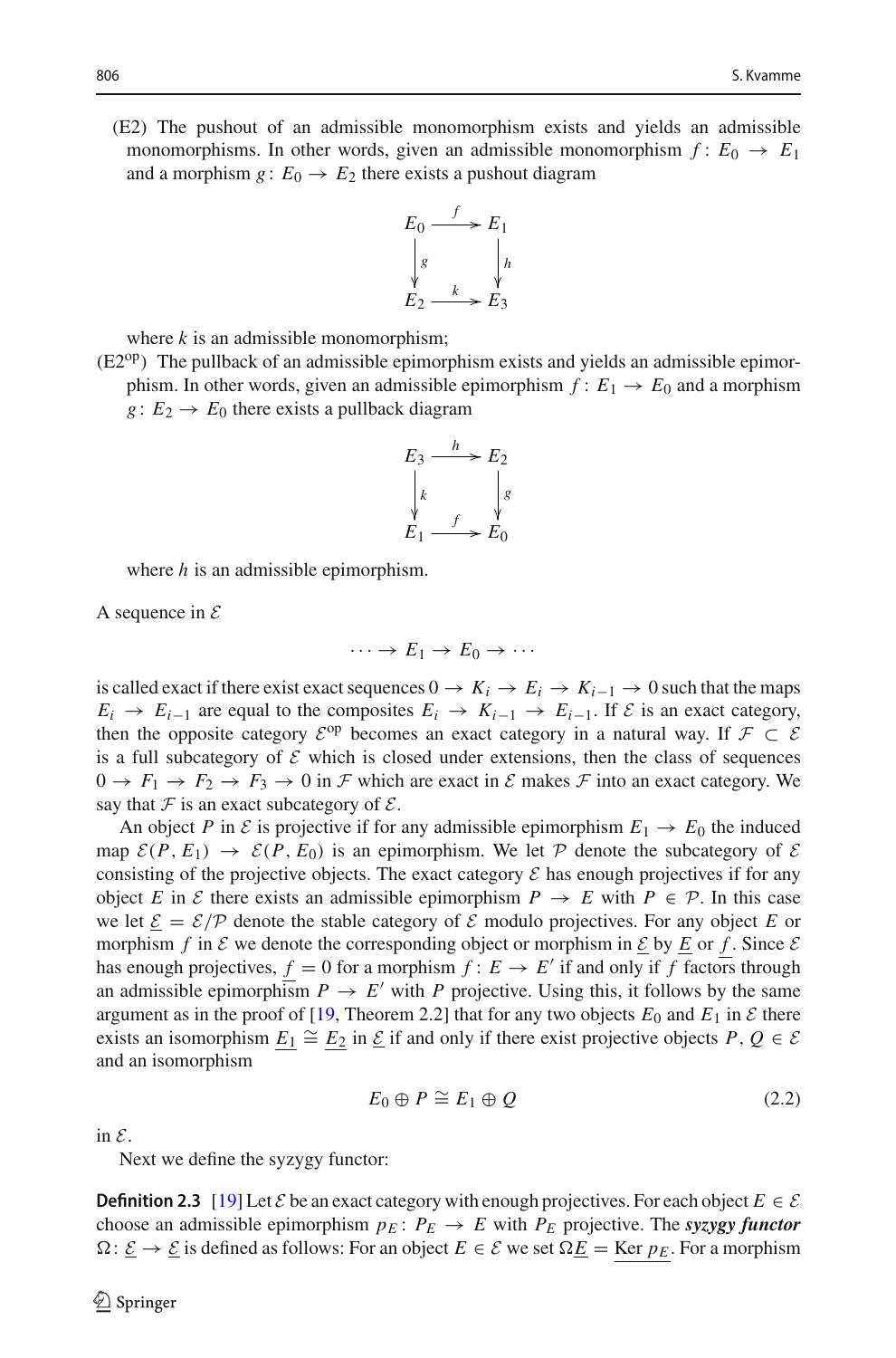*f* :  $E_0 \rightarrow E_1$  we set  $\Omega(f) = h$  where  $g: P_{E_0} \rightarrow P_{E_1}$  and  $h: \text{Ker } p_{E_0} \rightarrow \text{Ker } p_{E_1}$  are morphisms in  $\mathcal E$  making the diagram



commutative.

Note that  $\Omega(f)$  is independent of the choice of morphisms *g* and *h*, and up to isomorphism the syzygy functor is independent of the choice of the admissible epimorphisms  $p_E$ , see Section 3 in [\[19](#page-21-18)] for details. By abuse of notation, for  $E \in \mathcal{E}$  and  $i \geq 0$  we let  $\Omega^{i} E$  denote a choice of an object in *E* satisfying  $\Omega^i E \cong \Omega^i E$ .

An object *I* in  $\mathcal E$  is injective if it is projective in  $\mathcal E^{op}$ , and  $\mathcal E$  has enough injectives if  $\mathcal E^{op}$  has enough projectives. The exact category  $\mathcal E$  is called **Frobenius** if  $\mathcal E$  has enough projectives and enough injectives, and if the projective and injective objects coincide. In this case, the stable category  $\mathcal E$  becomes a triangulated category where the suspension functor is the quasi-inverse of  $\Omega$ . We refer to [\[18,](#page-21-19) Section I.2] for more details.

<span id="page-4-2"></span>We end this section with the following lemma, which we need later.

**Lemma 2.4** *Let*  $\mathcal E$  *be an exact category with enough projectives, and let*  $E$  *be an object in*  $\mathcal E$ *. The following statements are equivalent:*

(i)  $\text{Ext}_{\mathcal{E}}^1(E, P) = 0$  *for all*  $P \in \mathcal{P}$ *;*<br>*The TI* (ii) *The map*

$$
\text{Hom}_{\underline{\mathcal{E}}}(\underline{E}, \underline{E}') \to \text{Hom}_{\underline{\mathcal{E}}}(\Omega(\underline{E}), \Omega(\underline{E}')) \underline{f} \mapsto \Omega(\underline{f})
$$

*is an isomorphism for all*  $E' \in \mathcal{E}$ *.* 

*Proof* This is well known, see [\[5](#page-20-5), Proposition 2.43]. See also [\[41](#page-21-20), Lemma 9] for a direct proof which can be translated verbatim to an exact category. 

#### <span id="page-4-0"></span>**3 Left triangulated categories**

Here we recall the notion of a left triangulated category. This was first considered in [\[38](#page-21-21)], [\[39\]](#page-21-16) (where it would be called a co-suspended category), and later in  $[3,8,9]$  $[3,8,9]$  $[3,8,9]$  $[3,8,9]$ . A higher dimensional version has also been introduced in [\[42](#page-21-23)].

Let *C* be a category and  $\Omega: \mathcal{C} \to \mathcal{C}$  an endofunctor. A sequence of the form

$$
\Omega C \to A \to B \to C
$$

is called an  $\Omega$ -sequence. A morphism of  $\Omega$ -sequences  $\Omega C \rightarrow A \rightarrow B \rightarrow C$  and  $\Omega C' \rightarrow$  $A' \rightarrow B' \rightarrow C'$  is a commutative diagram



<span id="page-4-1"></span>Composition of morphism is given in the canonical way.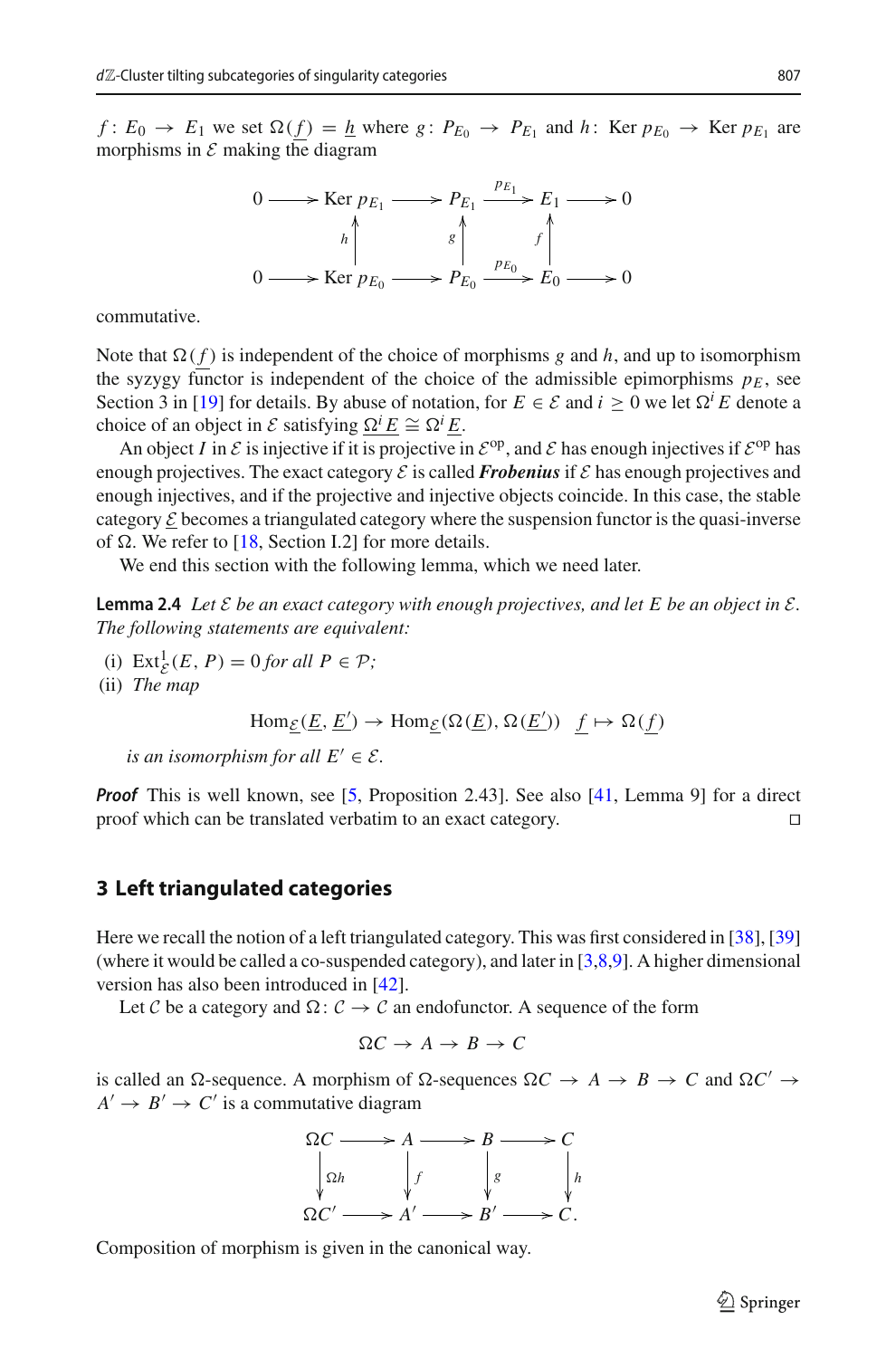**Definition 3.1** A *left triangulated category* is an additive category *C* equipped with an additive endofunctor  $\Omega: \mathcal{C} \to \mathcal{C}$  and a class of  $\Omega$ -sequences called *triangles*, which satisfy the following axioms:

- (T0) Any  $\Omega$ -sequence which is isomorphic to a triangle is a triangle itself;
- (T1) For each  $C \in \mathcal{C}$  the  $\Omega$ -sequence  $0 \to C \stackrel{1}{\to} C \to 0$  is a triangle;
- (T2) For any morphism  $w: B \to C$  there exists a triangle  $\Omega C \to A \to B \stackrel{w}{\to} C$

(T3) If  $\Omega C \stackrel{u}{\rightarrow} A \stackrel{v}{\rightarrow} B \stackrel{w}{\rightarrow} C$  is a triangle, then  $\Omega B \stackrel{-\Omega(w)}{\rightarrow} \Omega C \stackrel{u}{\rightarrow} A \stackrel{v}{\rightarrow} B$  is a triangle;

(T4) Given a diagram

$$
\Omega C \xrightarrow{u} A \xrightarrow{v} B \xrightarrow{w} C
$$
\n
$$
\begin{array}{ccc}\n\Omega h & & \downarrow g \\
\Omega h & & \downarrow g \\
\Omega C' & \xrightarrow{u'} \times A' \xrightarrow{v'} B' \xrightarrow{w'} \times C\n\end{array}
$$

where the rows are triangles and the square commutes, then there exists a morphism  $f: A \rightarrow A'$  making the whole diagram commute;

(T5) Given two morphisms  $w: B \to C$  and  $h: C \to D$ , triangles  $\Omega C \stackrel{u}{\to} A \stackrel{v}{\to} B \stackrel{w}{\to} C$ and  $\Omega D \stackrel{f}{\rightarrow} E \stackrel{g}{\rightarrow} C \stackrel{h}{\rightarrow} D$ , then there exists a commutative diagram



where the middle row and the second column are also triangles.

If  $ΩC → A → B → C$  is a triangle and  $D ∈ C$ , then applying Hom<sub>*C*</sub>(*D*, −) gives a long exact sequence

$$
\cdots \to \text{Hom}_{\mathcal{C}}(D, \Omega^{i+1}C) \to \text{Hom}_{\mathcal{C}}(D, \Omega^{i}A) \to \text{Hom}_{\mathcal{C}}(D, \Omega^{i}B) \to \cdots
$$
  

$$
\cdots \to \text{Hom}_{\mathcal{C}}(D, \Omega C) \to \text{Hom}_{\mathcal{C}}(D, A) \to \text{Hom}_{\mathcal{C}}(D, B) \to \text{Hom}_{\mathcal{C}}(D, C)
$$

see [\[3,](#page-20-6) Corollary 1.5]. In particular, if  $0 \to A \stackrel{v}{\to} B \to 0$  is a triangle, then  $\text{Hom}_{\mathcal{C}}(D, A) \stackrel{v \circ -}{\longrightarrow}$ Hom<sub>*C*</sub>(*D*, *B*) is an isomorphism for all  $D \in \mathcal{C}$ , so v must be an isomorphism.

Assume  $\mathcal E$  is an exact category with enough projectives. Any diagram of the form



<span id="page-5-0"></span>induces a sequence  $\Omega \underline{E_1} \stackrel{u}{\to} \underline{E_3} \stackrel{v}{\to} \underline{E_2} \stackrel{w}{\to} \underline{E_1}$  in  $\underline{\mathcal{E}}$ . The following result follows from [\[9,](#page-21-22) Theorem 3.1].

 $\mathcal{L}$  Springer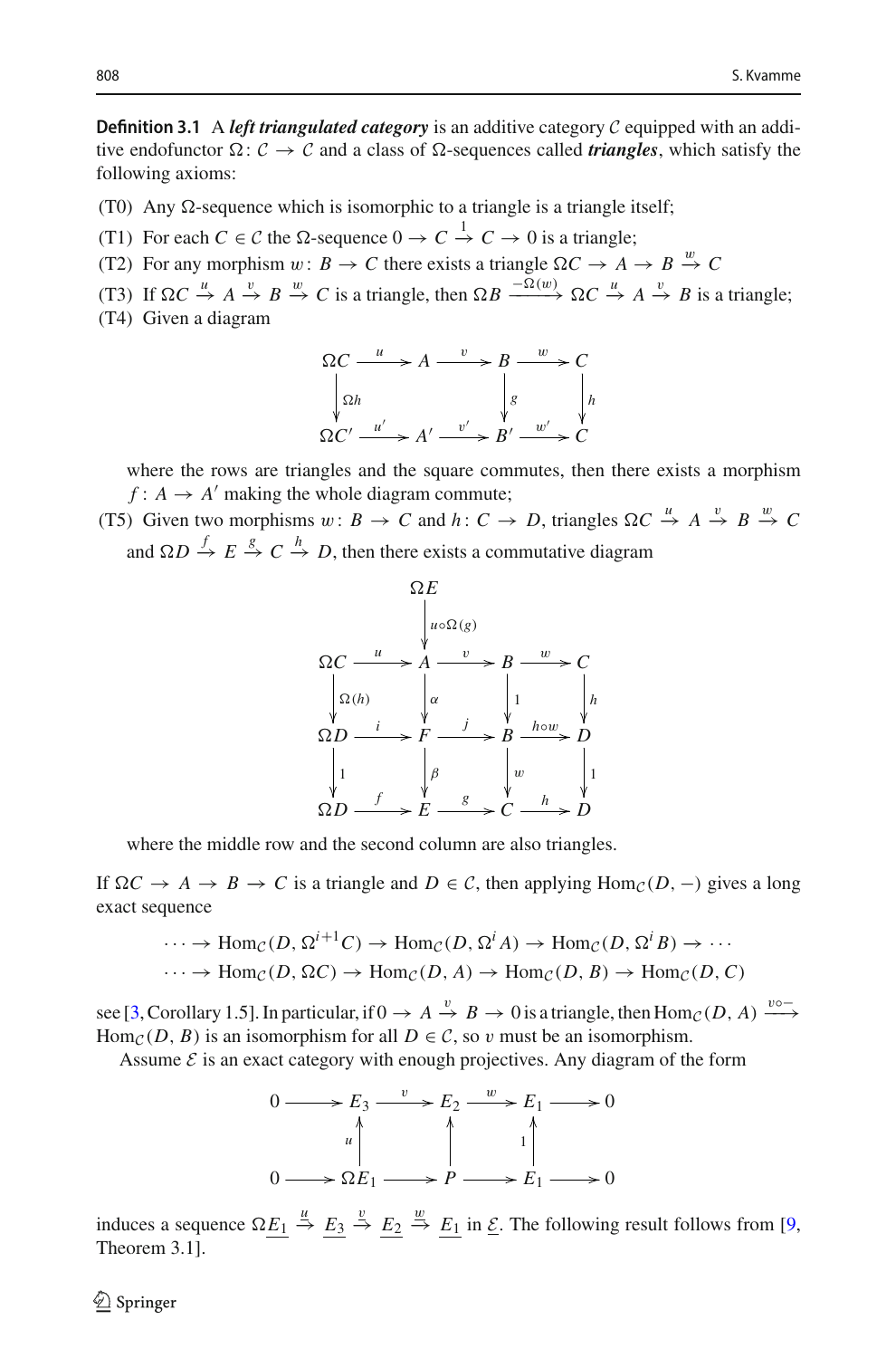**Theorem 3.2** *Let E be an exact category with enough projectives. Then the stable category*  $\underline{\mathcal{E}}$  *together with syzygy functor*  $\Omega$ :  $\underline{\mathcal{E}} \to \underline{\mathcal{E}}$  *and the class of all*  $\Omega$ -sequences isomorphic to a  $sequence \Omega\underline{E_1} \stackrel{u}{\rightarrow} \underline{E_3} \stackrel{v}{\rightarrow} \underline{E_2} \stackrel{w}{\rightarrow} \underline{E_1}$  as above is a left triangulated category.

Now assume *C* is a category and  $\Omega: \mathcal{C} \to \mathcal{C}$  is an endofunctor. Let  $\mathbb{Z}\mathcal{C}$  be the stabilization of  $\mathcal{E}$  [\[20](#page-21-24)]. Explicitly, the objects of  $\mathbb{Z}\mathcal{C}$  are pairs  $(C, n)$  where  $C$  is an object in  $\mathcal{C}$  and  $n \in \mathbb{Z}$ is an integer. The morphism space between two objects  $(C, m)$  and  $(C', n)$  is given by

$$
\text{Hom}_{\mathbb{Z}C}((C,m),(C',n)) := \text{colim}_k \text{Hom}_C(\Omega^{m+k}(C),\Omega^{n+k}(C'))
$$

where the colimit is taken over all  $k \in \mathbb{Z}$  such that  $m + k > 0$ , and  $n + k > 0$ . Since this is a filtered colimit, it follows that any morphism  $(C, m) \rightarrow (C', n)$  has a representative  $\Omega^{m+k}(C) \to \Omega^{n+k}(C')$  in *C* for some *k*. Composition  $(C, m) \to (C', n) \to (C'', p)$  in  $\mathbb{Z}C$  is given by composing representatives  $\Omega^{m+k}(C) \to \Omega^{n+k}(C') \to \Omega^{p+k}(C'')$  in  $C$ . The category <sup>Z</sup>*<sup>C</sup>* comes equipped with mutual inverse automorphisms

<span id="page-6-1"></span>
$$
\Sigma: \mathbb{Z}C \to \mathbb{Z}C \quad \text{and} \quad \Omega: \mathbb{Z}C \to \mathbb{Z}C \tag{3.3}
$$

given by  $\Sigma(C, n) = (C, n - 1)$  and  $\Omega(C, n) = (C, n + 1)$  on objects and by the canonical identifications

$$
colim_k Hom_C(\Omega^{m+k}C, \Omega^{n+k}C') \cong colim_k Hom_C(\Omega^{m-1+k}C, \Omega^{n-1+k}C')
$$
  

$$
colim_k Hom_C(\Omega^{m+k}C, \Omega^{n+k}C') \cong colim_k Hom_C(\Omega^{m+1+k}C, \Omega^{n+1+k}C')
$$

to get maps

$$
\text{Hom}_{\mathbb{Z}C}((C, m), (C', n)) \xrightarrow{\cong} \text{Hom}_{\mathbb{Z}C}((C, m - 1), (C', n - 1)) \quad f \mapsto \Sigma(f)
$$
\n
$$
\text{Hom}_{\mathbb{Z}C}((C, m), (C', n)) \xrightarrow{\cong} \text{Hom}_{\mathbb{Z}C}((C, m + 1), (C', n + 1)) \quad f \mapsto \Omega(f)
$$

on the morphisms spaces.

If  $C$  is a left triangulated category, then  $\mathbb{Z}C$  also comes equipped with a class of sequences

 $\Omega(C_1, n_1) \to (C_3, n_3) \to (C_2, n_2) \to (C_1, n_1)$ 

called *standard triangles*, which are induced from a sequence

$$
\Omega^{k+n_1+1}(C_1) \stackrel{u}{\rightarrow} \Omega^{k+n_3}(C_3) \stackrel{v}{\rightarrow} \Omega^{k+n_2}(C_2) \stackrel{w}{\rightarrow} \Omega^{k+n_1}(C_1)
$$

in *C* for some integer  $k \in \mathbb{Z}$ , and where

$$
\Omega^{k+n_1+1}(C_1) \xrightarrow{(-1)^k u} \Omega^{k+n_3}(C_3) \xrightarrow{(-1)^k v} \Omega^{k+n_2}(C_2) \xrightarrow{(-1)^k w} \Omega^{k+n_1}(C_1)
$$

<span id="page-6-0"></span>is a triangle in *C*.

#### **Theorem 3.4** [\[39](#page-21-16)] *The following hold:*

- (i) *If <sup>C</sup> is a left triangulated category, then* <sup>Z</sup>*<sup>C</sup> becomes a triangulated category with suspension functor*  $\Sigma$  *and with triangles being the standard triangles given above.*
- (ii) *Let E be an exact category with enough projectives P. Then there exists an equivalence of triangulated categories*

$$
\mathbb{Z}\underline{\mathcal{E}} \stackrel{\cong}{\to} K^{-,b}(\mathcal{P})/K^b(\mathcal{P})
$$

*sending an object*  $(E, n)$  *to a complex*  $P^{\bullet}[-n]$ *, where*  $P^{\bullet}$  *is a projective resolution of* E *concentrated in degrees*  $\leq 0$ *.*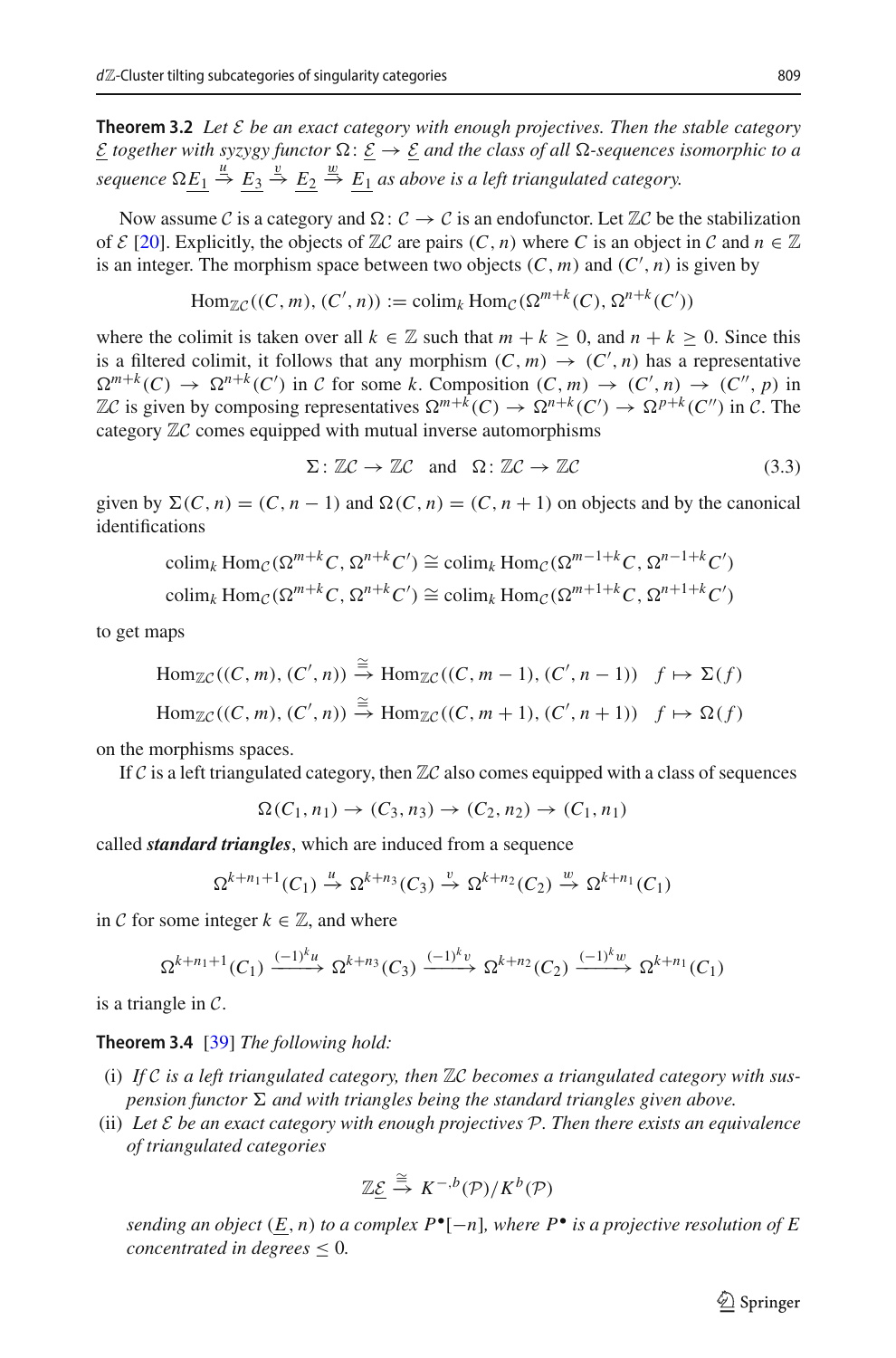Here  $K^b(\mathcal{P})$  and  $K^{-,b}(\mathcal{P})$  denote the bounded homotopy category with components in  $\mathcal P$ and the right bounded homotopy category with bounded homology and with components in *P*, respectively. The Verdier quotient

$$
D_{\text{sing}}(\mathcal{E}) := K^{-,b}(\mathcal{P})/K^b(\mathcal{P})
$$

is the singularity category of  $\mathcal E$ . We refer to Section 4 in [\[40](#page-21-25)] for details on Verdier quotients and localization of triangulated categories.

#### <span id="page-7-0"></span>**4 Cluster tilting subcategories**

Let  $\mathcal E$  be an additive category and  $\mathcal M$  a full additive subcategory of  $\mathcal E$ . We recall the following notions.

- (i) A morphism  $M \to E$  in  $\mathcal E$  with  $M \in \mathcal M$  is called a *right M*-approximation if the induced morphism  $E(M', M) \to E(M', E)$  is an epimorphism for all  $M' \in M$ ;
- (ii) A morphism  $E \to M$  in  $E$  with  $M \in \mathcal{M}$  is called a *left*  $M$ -approximation if the induced morphism  $\mathcal{E}(M, M') \to \mathcal{E}(E, M')$  is an epimorphism for all  $M' \in \mathcal{M}$ ;
- (iii) *M* is *contravariantly finite* in  $\mathcal E$  if for all objects  $E \in \mathcal E$  there exists a right *M*approximation  $M \to E$ ;
- (iv) *M* is *covariantly finite* in  $\mathcal E$  if for all objects  $E \in \mathcal E$  there exists a left *M*-approximation  $E \rightarrow M$ ;
- (v)  $M$  is *functorially finite* in  $E$  if it is contravariantly finite and covariantly finite in  $E$ .

We recall the definition of *d* and  $d\mathbb{Z}$ -cluster tilting subcategories in the following. If  $\mathcal E$ is triangulated with suspension functor  $\Sigma$ , then by  $\text{Ext}^i_{\mathcal{E}}(E, E')$  we mean the Hom-space  $\text{Hom}_{\mathcal{E}}(E, \Sigma^{i}(E')).$ 

<span id="page-7-1"></span>**Definition 4.1** Let  $\mathcal{E}$  be an exact or a triangulated category, let  $\mathcal{M}$  be a full subcategory of  $\mathcal{E}$ , and let  $d > 0$  be a positive integer. We say that *M* is *d*-cluster tilting in  $\mathcal E$  if the following hold:

- (i)  $M$  is functorially finite in  $\mathcal{E}$ ;
- (ii) We have

$$
\mathcal{M} = \{ E \in \mathcal{E} \mid \operatorname{Ext}_{\mathcal{E}}^{i}(E, \mathcal{M}) = 0 \text{ for } 1 \le i \le d - 1 \}
$$

$$
= \{ E \in \mathcal{E} \mid \operatorname{Ext}_{\mathcal{E}}^{i}(\mathcal{M}, E) = 0 \text{ for } 1 \le i \le d - 1 \};
$$

(iii) If  $\mathcal E$  is exact then  $\mathcal M$  is a generating and cogenerating subcategory of  $\mathcal E$ , i.e. for any object *E* ∈ *E* there exists an admissible monomorphism  $E \rightarrow M$  with  $M \in \mathcal{M}$  and an admissible epimorphism  $M' \rightarrow E$  with  $M' \in \mathcal{M}$ .

If furthermore  $\text{Ext}_{\mathcal{E}}^{i}(\mathcal{M}, \mathcal{M}) = 0$  for  $i \notin d\mathbb{Z}$ , then we say that  $\mathcal{M}$  is  $d\mathbb{Z}$ -cluster tilting in  $\mathcal{E}$ .

#### <span id="page-7-2"></span>*Remark 4.2* We have the following:

- (i) If  $\mathcal E$  is exact with enough projectives and injectives, then condition (iii) follows from conditions (i) and (ii). Therefore, (iii) is often not assumed.
- (ii) If  $\mathcal E$  is an exact category with enough projectives and  $\mathcal M$  is  $d$ -cluster tilting in  $\mathcal E$ , then *M* is *d*Z-cluster tilting in *E* if and only if  $\Omega^d(\mathcal{M}) \subset \mathcal{M}$ .
- (iii) If  $\mathcal E$  is triangulated with suspension functor  $\Sigma$  and  $\mathcal M$  is *d*-cluster tilting in  $\mathcal E$ , then the following conditions are equivalent: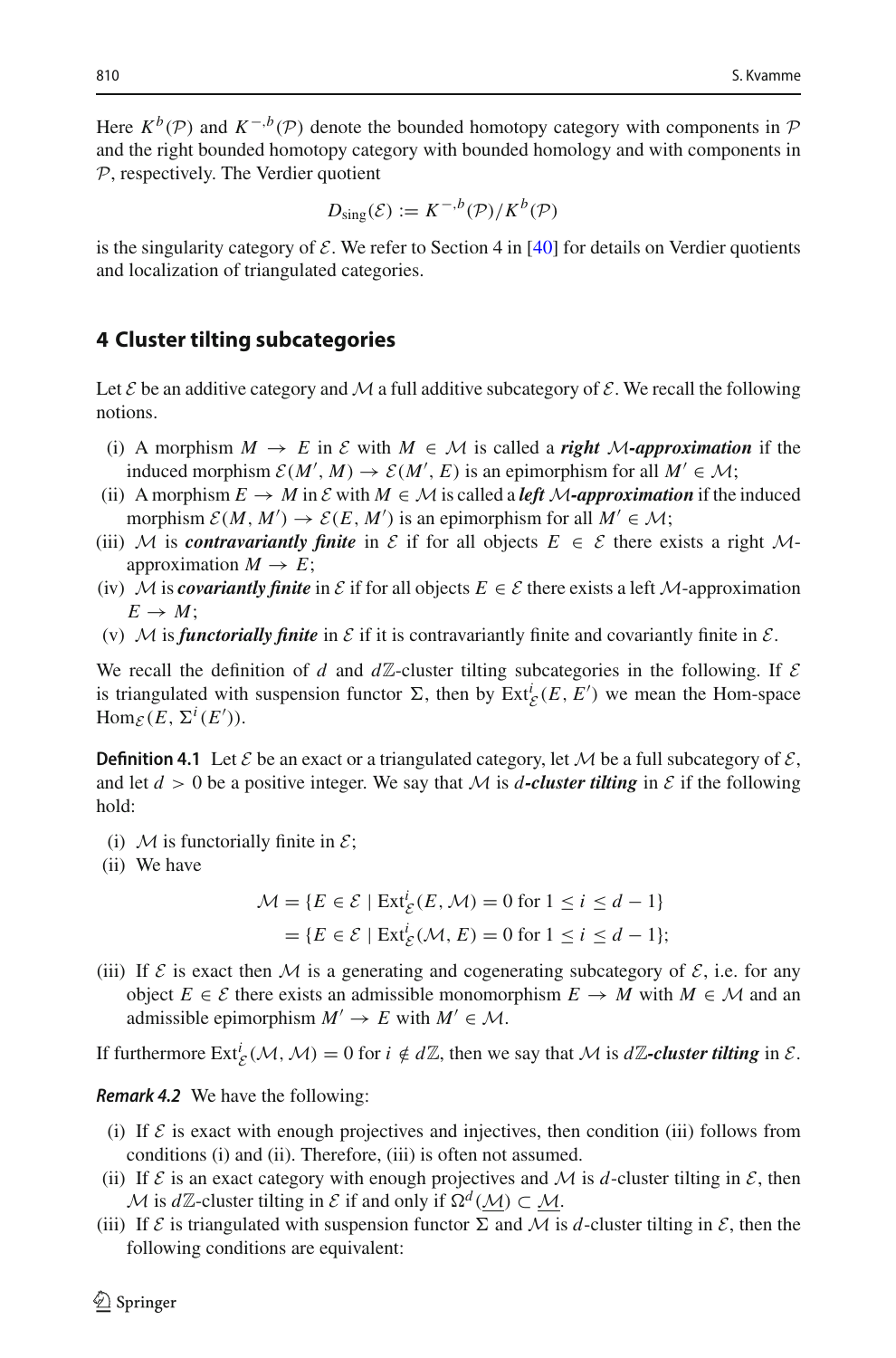(a) *M* is  $d\mathbb{Z}$ -cluster tilting in  $\mathcal{E}$ ;

(b)  $\Sigma^d(\mathcal{M}) \subset \mathcal{M}$ ;

 $(c)$   $\Sigma^{-d}$  (*M*) ⊂ *M*.

<span id="page-8-0"></span>We need following result later:

**Proposition 4.3** (Proposition 2.2.2 in [\[25](#page-21-0)]) *Let E be an exact category and M a full subcategory of*  $\mathcal{E}$ *. Assume*  $\mathcal{M}$  *is closed under direct summands and satisfies*  $\text{Ext}^i_{\mathcal{E}}(\mathcal{M}, \mathcal{M}) = 0$  *for* 1 ≤ *i* ≤ *d* − 1*. Assume furthermore that condition* (i) *and* (iii) *in Definition* [4.1](#page-7-1) *holds for M. Then the following are equivalent for each*  $0 \le n \le d - 1$ *:* 

- (*a*) *M* is a *d*-cluster tilting subcategory of  $\mathcal{E}$ ;
- $(b_n)$  *If*  $E \in \mathcal{E}$  *satisfies* Ext<sup>*i*</sup><sub>*E</sub>*(*M*, *E*) = 0 *for* 1 ≤ *i* ≤ *n*, then there exists an exact sequence</sub>  $0 \rightarrow M_{d-n} \rightarrow \cdots \rightarrow M_1 \rightarrow E \rightarrow 0$  *with*  $M_i \in \mathcal{M}$  for  $1 \leq j \leq d-n$ ;
- $(c_n)$  *If*  $E \in \mathcal{E}$  *satisfies*  $\text{Ext}^i_{\mathcal{E}}(E, \mathcal{M}) = 0$  *for*  $1 \leq i \leq n$ *, then there exists an exact sequence*  $0 \rightarrow E \rightarrow M^{1} \rightarrow \cdots \rightarrow M^{d-n} \rightarrow 0$  with  $M^{j} \in \mathcal{M}$  for  $1 \leq j \leq d-n$ .

*Proof* For any  $E \in \mathcal{E}$  choose a right *M*-approximation  $f: M \rightarrow E$  and an admissible epimorphism  $g: M' \to E$  with  $M' \in \mathcal{M}$ . Then the morphism  $[f g]: M \oplus M' \to E$  is a right *M*-approximation and an admissible epimorphism. Similarly, one can construct a left *M*-approximation which is an admissible monomorphism for any  $E \in \mathcal{E}$ . Using this, the proof of Proposition 2.2.2 in [\[25\]](#page-21-0) goes through in exactly the same way for exact categories, so the claim holds.  $\Box$ 

<span id="page-8-1"></span>The following result shows that condition  $(b_0) + (c_0)$  is equivalent to *d*-cluster tilting without the assumption that  $M$  is functorially finite.

**Proposition 4.4** *Let E be an exact category and M a full subcategory of E. Assume M is closed under direct summands and satisfies*  $\text{Ext}^i_{\mathcal{E}}(\mathcal{M}, \mathcal{M}) = 0$  *for*  $1 \leq i \leq d - 1$ *. Then the following are equivalent:*

- (i) *M* is a d-cluster tilting subcategory of  $\mathcal{E}$ ;
- (ii) *For each*  $E \in \mathcal{E}$  *there exists exact sequences*

$$
0 \to M_d \to \cdots \to M_1 \to E \to 0
$$
  

$$
0 \to E \to M^1 \to \cdots \to M^d \to 0
$$

*with*  $M^i \in \mathcal{M}$  *and*  $M_i \in \mathcal{M}$  *for*  $1 \le i \le d$ *.* 

*Proof* The implication (i)  $\implies$  (ii) follows from the implications (*a*)  $\implies$  (*b*<sub>0</sub>) and  $(a) \implies (c_0)$  in Proposition [4.3.](#page-8-0) For the converse, let  $E \in \mathcal{E}$ , and choose an exact sequence

$$
0 \to E \xrightarrow{f^1} M^1 \xrightarrow{f^2} \cdots \xrightarrow{f^d} M^d \to 0
$$

with  $M^i$  ∈ *M* for  $1 \le i \le d$ . Let  $M \in \mathcal{M}$  be arbitrary. Applying Hom<sub>*E*</sub>(−, *M*) to the short exact sequence

$$
0 \to \text{Coker } f^i \to M^{i+1} \to \text{Coker } f^{i+1} \to 0
$$

we get that

$$
\operatorname{Ext}^{j+1}_{\mathcal{E}}(\operatorname{Coker} f^{i+1}, M) \cong \operatorname{Ext}^{j}_{\mathcal{E}}(\operatorname{Coker} f^{i}, M)
$$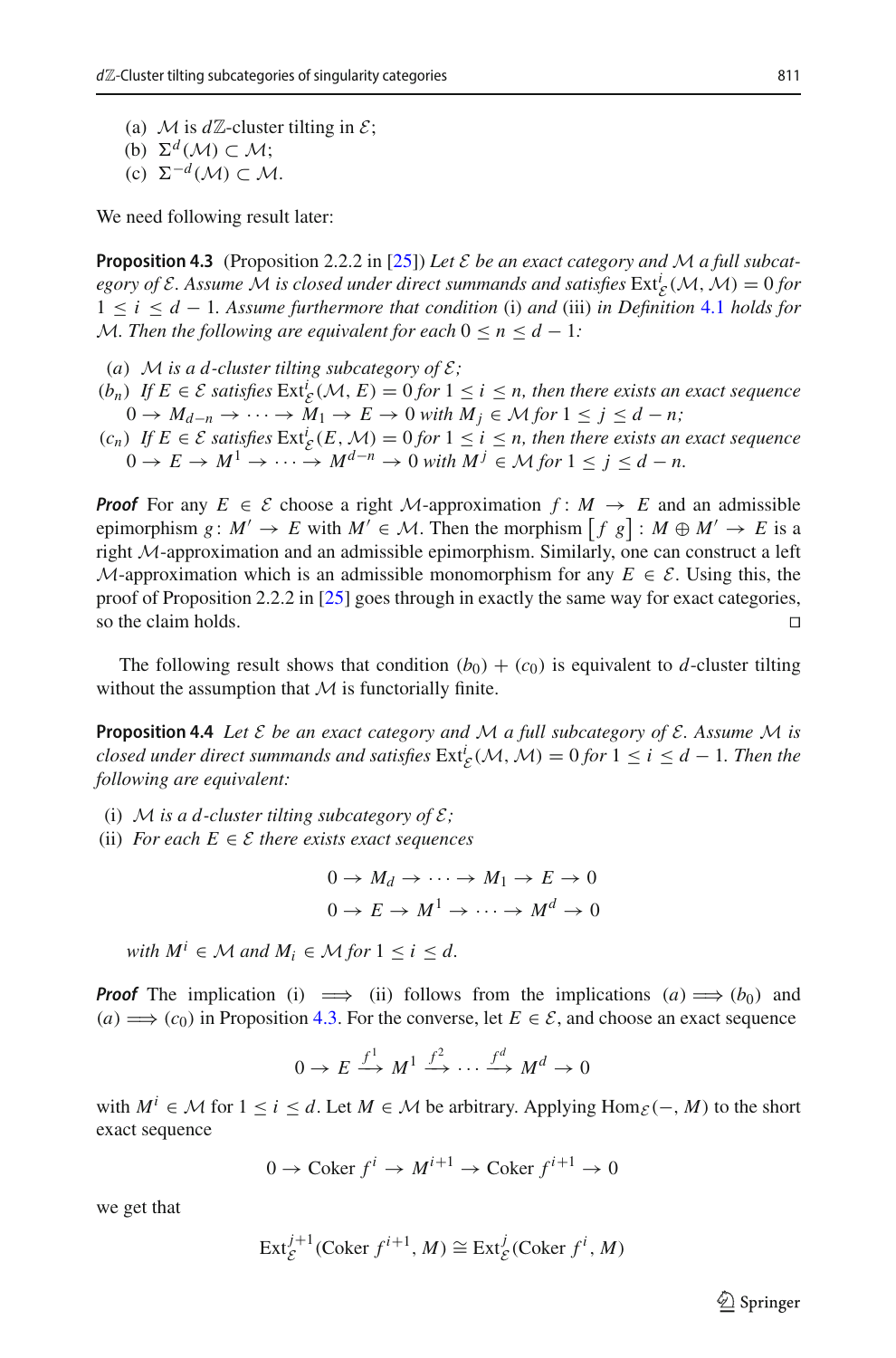for  $1 \leq j \leq d - 2$ . Hence, it follows that

$$
0 = \text{Ext}_{\mathcal{E}}^{d-1}(M^d, M) \cong \text{Ext}_{\mathcal{E}}^{d-2}(\text{Coker } f^{d-2}, M) \cong \cdots \cong \text{Ext}_{\mathcal{E}}^1(\text{Coker } f^1, M).
$$

Therefore, the map

 $\text{Hom}_{\mathcal{E}}(M^1, M) \to \text{Hom}_{\mathcal{E}}(E, M)$ 

is an epimorphism. Since  $M \in \mathcal{M}$  was arbitrary, we get that  $f^1: E \to M^1$  is a left  $M$ approximation. Hence, *M* is covariantly finite. Furthermore, if we assume  $\text{Ext}^i_{\mathcal{E}}(M', E) = 0$ for  $1 \le i \le d - 1$  and  $M' \in \mathcal{M}$ , then the same argument as above with *M* replaced by *E* shows that the map

$$
\text{Hom}_{\mathcal{E}}(M^1, E) \to \text{Hom}_{\mathcal{E}}(E, E)
$$

is an epimorphism. Therefore,  $f^1: E \to M^1$  is a split monomorphism. Since  $f^1$  is also an admissible monomorphism, it follows that  $E$  is a summand of  $M<sup>1</sup>$ . Hence, we get that  $E \in \mathcal{M}$ . Since  $\text{Ext}_{\mathcal{E}}^{i}(\mathcal{M}, \mathcal{M}) = 0$  for  $1 \leq i \leq d - 1$ , this shows the equality

 $\mathcal{M} = \{ E \in \mathcal{E} \mid \text{Ext}_{\mathcal{E}}^{i}(\mathcal{M}, E) = 0 \text{ for } 1 \leq i \leq d - 1 \}.$ 

The fact that  $M$  is contravariantly finite and the equality

$$
\mathcal{M} = \{ E \in \mathcal{E} \mid \text{Ext}_{\mathcal{E}}^{i}(E, \mathcal{M}) = 0 \text{ for } 1 \le i \le d - 1 \}
$$

follows by a dual argument. Finally,  $M$  being generating and cogenerating follows from the existence of the exact sequences in part (ii) of the proposition. existence of the exact sequences in part (ii) of the proposition. 

# <span id="page-9-0"></span>**5 Cluster tilting subcategories of left triangulated categories**

In this section we define cluster tilting subcategories of left triangulated categories. We show that when the ambient category is triangulated, then this coincides with the classical definition. Finally, we show that if a left triangulated category  $\mathcal C$  has a  $d\mathbb{Z}$ -cluster tilting subcategory, then so does the stabilization <sup>Z</sup>*C*.

Let *C* be a left triangulated category. We call a sequence in *C*

$$
\Omega^d(C_1) \xrightarrow{\alpha_{d+2}} C_{d+2} \xrightarrow{\alpha_{d+1}} C_{d+1} \xrightarrow{\alpha_d} \cdots \xrightarrow{\alpha_2} C_2 \xrightarrow{\alpha_1} C_1
$$

a  $(d + 2)$ -angle if there exists a diagram



where an arrow  $C' \leftarrow C$  denotes a morphism  $C' \leftarrow \Omega(C)$  in C, each oriented triangle is a triangle in *C*, each non-oriented triangle commute, and  $\alpha_{d+2}$  is equal to the composite

$$
\Omega^d(C_1) \to \Omega^{d-1}(C_{2.5}) \to \cdots \to \Omega(C_{d.5}) \to C_{d+2}.
$$

<span id="page-9-1"></span>Note that here the symbol *n*.5 means  $n + 0.5$ . This definition of  $(d + 2)$ -angle differs slightly from [\[32\]](#page-21-26), where they do not include the morphism  $\Omega^d(C_1) \to C_{d+2}$  in the definition.

**Definition 5.1** Let C be a left triangulated category and  $d > 0$  a positive integer. A full additive subcategory  $X$  of  $C$  is *d*-cluster tilting if it satisfies the following: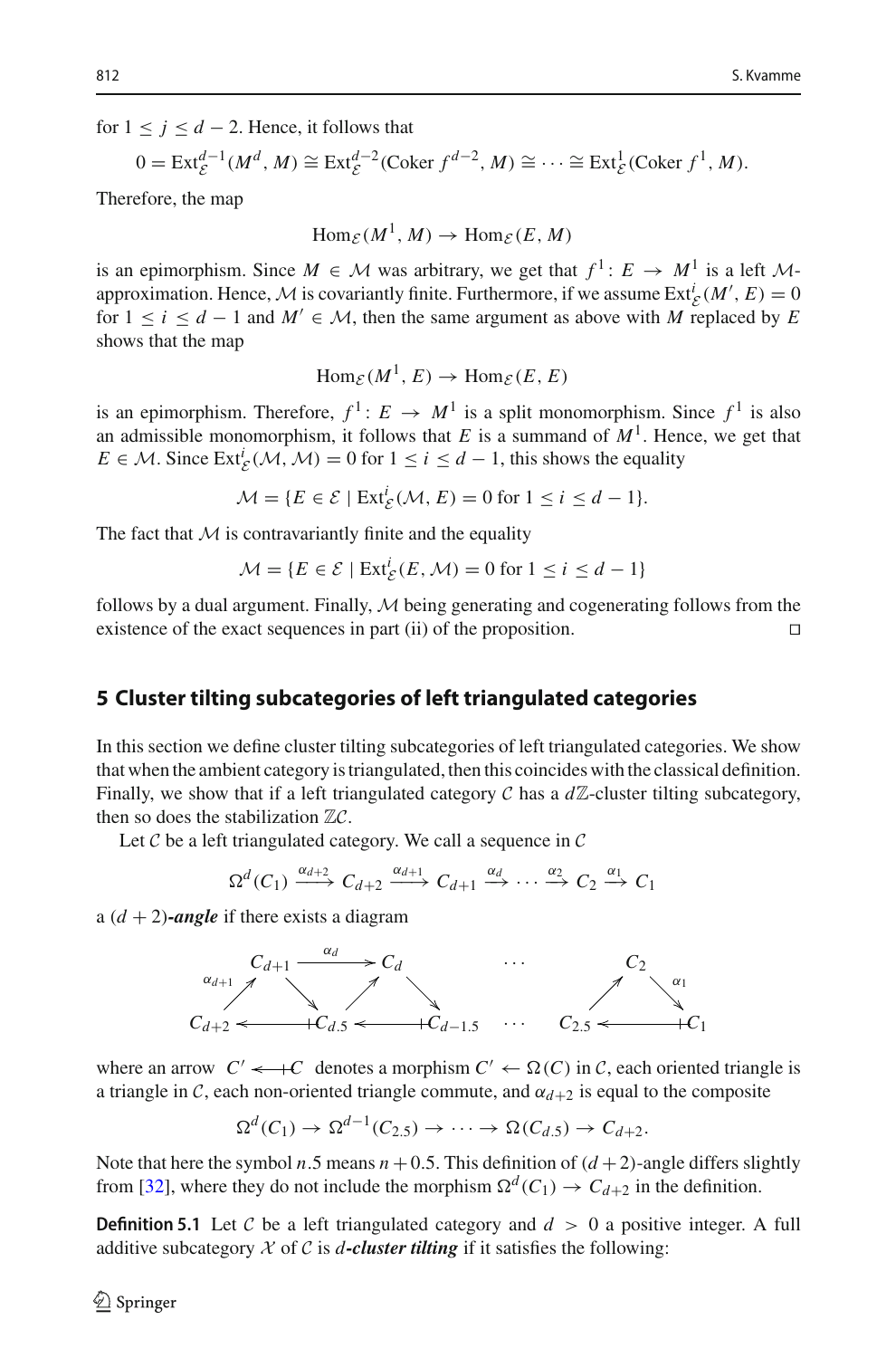- (i)  $\mathcal X$  is closed under direct summands in  $\mathcal C$ ;
- (ii) For all objects *C* in *C* there exist  $(d + 2)$ -angles

 $0 \to C \to X^1 \to \cdots \to X^d \to 0$ 

and

 $0 \rightarrow X_d \rightarrow \cdots \rightarrow X_1 \rightarrow C \rightarrow 0$ 

with  $X_i, X^i \in \mathcal{X}$  for  $1 \leq i \leq d$ ; (iii) For C in C and X in  $X$  the map

$$
\text{Hom}_{\mathcal{C}}(\Omega^{i-1}(X), C) \to \text{Hom}_{\mathcal{C}}(\Omega^{i}(X), \Omega(C)) \quad f \mapsto \Omega(f)
$$

is an isomorphism for  $1 \le i \le d - 1$ ; (iv) If *X* and *X'* are in  $X$ , then

 $\text{Hom}_{\mathcal{C}}(\Omega^{i}(X'), X) = 0$ 

for  $1 \le i \le d - 1$ .

If furthermore  $\Omega^d(\mathcal{X}) \subset \mathcal{X}$ , then we say that  $\mathcal X$  is  $d\mathbb{Z}$ -cluster tilting in  $\mathcal C$ .

We use the terminology  $d$ -cluster tilting since for an exact category  $\mathcal E$  with enough projectives we then get a correspondence between *d*-cluster tilting subcategories of  $\mathcal E$  and  $\mathcal E$ , see Theorem [6.1.](#page-13-1)

*Remark 5.2* We see that condition (ii) in Definition [5.1](#page-9-1) is similar to condition (ii) in Propo-sition [4.4,](#page-8-1) and it can be considered as a substitute of Definition  $4.1$  (ii) and of functorially finiteness. The fact that it behaves much better under stabilization is also a crucial property we need.

Next we show that Definitions [5.1](#page-9-1) and [4.1](#page-7-1) are equivalent when  $\Omega$  is an automorphism, i.e. when *C* is triangulated. In the following we let  $\Sigma$  denote the quasi-inverse of  $\Omega$ .

**Proposition 5.3** A subcategory of a triangulated category C is d or  $d\mathbb{Z}$ -cluster tilting in the *sense of Definition* [5.1](#page-9-1) *if and only if it is d or d*Z*-cluster tilting in the sense of Definition* [4.1](#page-7-1)*.*

*Proof* By Remark [4.2](#page-7-2) (iii) the claim for  $d\mathbb{Z}$ -cluster tilting subcategories follows immediately from the claim for *d*-cluster tilting subcategories. Hence, we only prove the latter. Note that a *d*-cluster tilting subcategory in the sense of Definition [4.1](#page-7-1) obviously satisfies (i), (iii) and (iv) in Definition [5.1,](#page-9-1) while axiom (ii) follows from [\[32](#page-21-26), Corollary 3.3] and its dual. For the converse, assume  $X \subset \mathcal{C}$  is *d*-cluster tilting in the sense of Definition [5.1.](#page-9-1) As usual, for subcategories *Y* and *Y* of *C*, we denote by  $Y' * Y$  the subcategory consisting of all  $C \in \mathcal{C}$ admitting a triangle  $Y' \to C \to Y \to \Sigma Y'$  with  $Y' \in \mathcal{Y}'$  and  $Y \in \mathcal{Y}$ . By Definition [5.1](#page-9-1) (ii) we have  $C = \Omega^{d-1} \mathcal{X} * \cdots * \Omega \mathcal{X} * \mathcal{X}$ . For each  $C \in \mathcal{C}$ , take a triangle

$$
Y \xrightarrow{f} C \xrightarrow{g} X \to \Sigma Y
$$

with  $Y \in \Omega^{d-1} \mathcal{X} \ast \cdots \ast \Omega \mathcal{X}$  and  $X \in \mathcal{X}$ . Since Hom<sub>*C*</sub>(*Y*,  $\mathcal{X}$ ) = 0 by Definition [5.1](#page-9-1) (iv), *g* is a left *X*-approximation and hence *X* is covariantly finite. Moreover, if Hom<sub>*C*</sub>( $\Omega$ <sup>*i</sup>X*, *C*) = 0 for</sup> 1 ≤ *i* ≤ *d* − 1, then *f* = 0 and hence *C* ∈ *X*. Since Hom<sub>*C*</sub>(*X*,  $\Sigma$ <sup>*i*</sup>X) = 0 for 1 ≤ *i* ≤ *d* − 1 and  $X \in \mathcal{X}$  by Definition [5.1\(](#page-9-1)iv), this shows that

$$
\mathcal{X} = \{ C \in \mathcal{C} \mid \text{Hom}_{\mathcal{C}}(\mathcal{X}, \Sigma^i C) = 0 \text{ for } 1 \le i \le d - 1 \}.
$$

 $\hat{\mathfrak{D}}$  Springer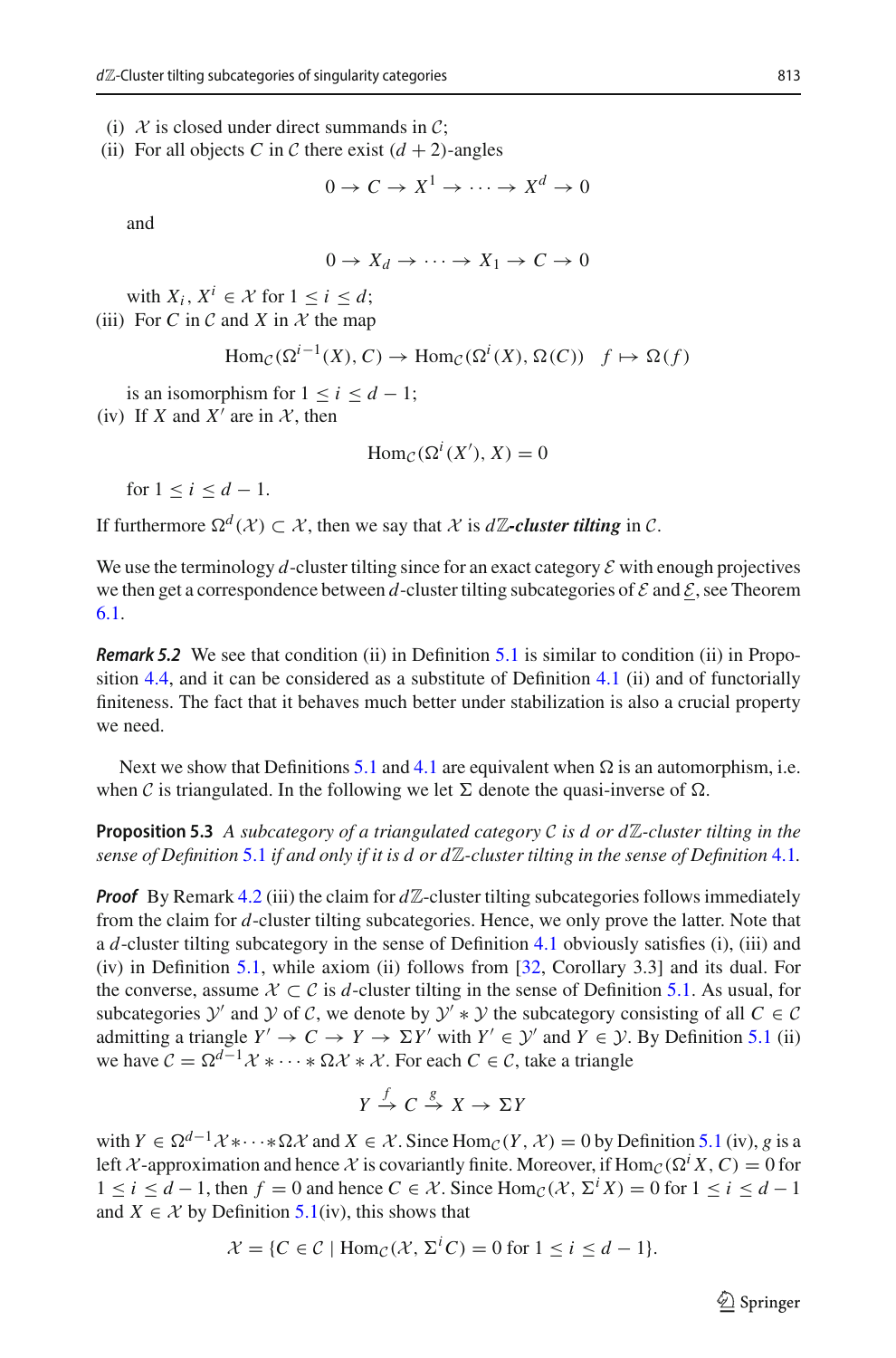The fact that  $X$  is contravariantly finite and the equality

$$
\mathcal{X} = \{ C \in \mathcal{C} \mid \text{Hom}_{\mathcal{C}}(C, \Sigma^i(\mathcal{X})) = 0 \text{ for } 1 \le i \le d - 1 \}
$$

is shown dually.  $\Box$ 

Recall that the stabilization  $\mathbb{Z}C$  of a left triangulated category  $C$  is a triangulated category, see Theorem [3.4.](#page-6-0)

**Definition 5.4** Let C be a left triangulated category and  $\chi$  a  $d\mathbb{Z}$ -cluster tilting subcategory of *C*. Define  $d\mathbb{Z}{\mathcal{X}}$  to be the full subcategory of  $\mathbb{Z}{\mathcal{C}}$  consisting of all objects isomorphic to objects of the form  $(X, dk)$  with  $X \in \mathcal{X}$  and  $k \in \mathbb{Z}$ .

<span id="page-11-0"></span>Our goal is to show that  $d\mathbb{Z} \mathcal{X}$  is  $d\mathbb{Z}$ -cluster tilting in  $\mathbb{Z} \mathcal{C}$ .

**Lemma 5.5** *The subcategory*  $d\mathbb{Z}$ *X is closed under direct summands.* 

*Proof* Two objects  $(C, n)$  and  $(C', n')$  are isomorphic in  $\mathbb{Z}C$  if and only if there exists an integer *k* such that  $\Omega^{k+n}(C)$  and  $\Omega^{k+n'}(C')$  are isomorphic in *C*. Hence,  $d\mathbb{Z}X$  consists of all objects  $(C, n)$  such that there exists an integer *k* with  $\Omega^{dk+n}(C) \in \mathcal{X}$ . Now assume that

$$
(C_1, n_1) \oplus (C_2, n_2) \in d\mathbb{Z} \mathcal{X}.
$$

 $\text{Choose } n := \min(n_1, n_2)$ . Then  $(C_1, n_1) \cong (\Omega^{n_1-n}(C_1), n)$  and  $(C_2, n_2) \cong (\Omega^{n_2-n}(C_2), n)$ , and hence

$$
(C_1, n_1) \oplus (C_2, n_2) \cong (\Omega^{n_1 - n}(C_1) \oplus \Omega^{n_2 - n}(C_2), n) \in d\mathbb{Z}\mathcal{X}.
$$

Therefore there exists an integer *k* such that

$$
\Omega^{dk+n_1}(C_1) \oplus \Omega^{dk+n_2}(C_2) \in \mathcal{X}.
$$

Since  $X$  is closed under direct summands by Definition  $5.1(i)$  $5.1(i)$ , we have that

 $\Omega^{dk+n_1}(C_1) \in \mathcal{X}$  and  $\Omega^{dk+n_2}(C_2) \in \mathcal{X}$ 

and hence

 $(C_1, n_1) \in d\mathbb{Z}\mathcal{X}$  and  $(C_2, n_2) \in d\mathbb{Z}\mathcal{X}$ .

This proves the claim.

<span id="page-11-1"></span>**Lemma 5.6** *If*  $(X, dn)$  ∈  $d\mathbb{Z}X$  *and*  $(X', dn')$  ∈  $d\mathbb{Z}X$ *, then* 

$$
\operatorname{Hom}_{\mathbb{Z}C}(\Omega^i(X,dn), (X',dn')) = 0
$$

*for*  $1 \leq i \leq d-1$ 

*Proof* We have that

$$
\text{Hom}_{\mathbb{Z}C}(\Omega^i(X,dn), (X',dn')) = \text{colim}_{k'} \text{Hom}_C(\Omega^i(\Omega^{k'+dn}(X)), \Omega^{k'+dn'}(X')).
$$

But

$$
\operatorname{Hom}_{\mathcal{C}}(\Omega^{i}(\Omega^{dk+dn}(X)), \Omega^{dk+dn'}(X')) = 0
$$

for all *k* such that  $dk + dn > 0$  and  $dk + dn' > 0$  by Definition [5.1](#page-9-1) (iv), since  $\Omega^{dk+dn}(X) \in \mathcal{X}$  and  $\Omega^{dk'+dn}(X') \in \mathcal{X}$ . Hence, the colimit must be 0, which proves the claim. and  $\Omega^{dk'+dn}(X') \in \mathcal{X}$ . Hence, the colimit must be 0, which proves the claim.

<span id="page-11-2"></span> $\mathcal{L}$  Springer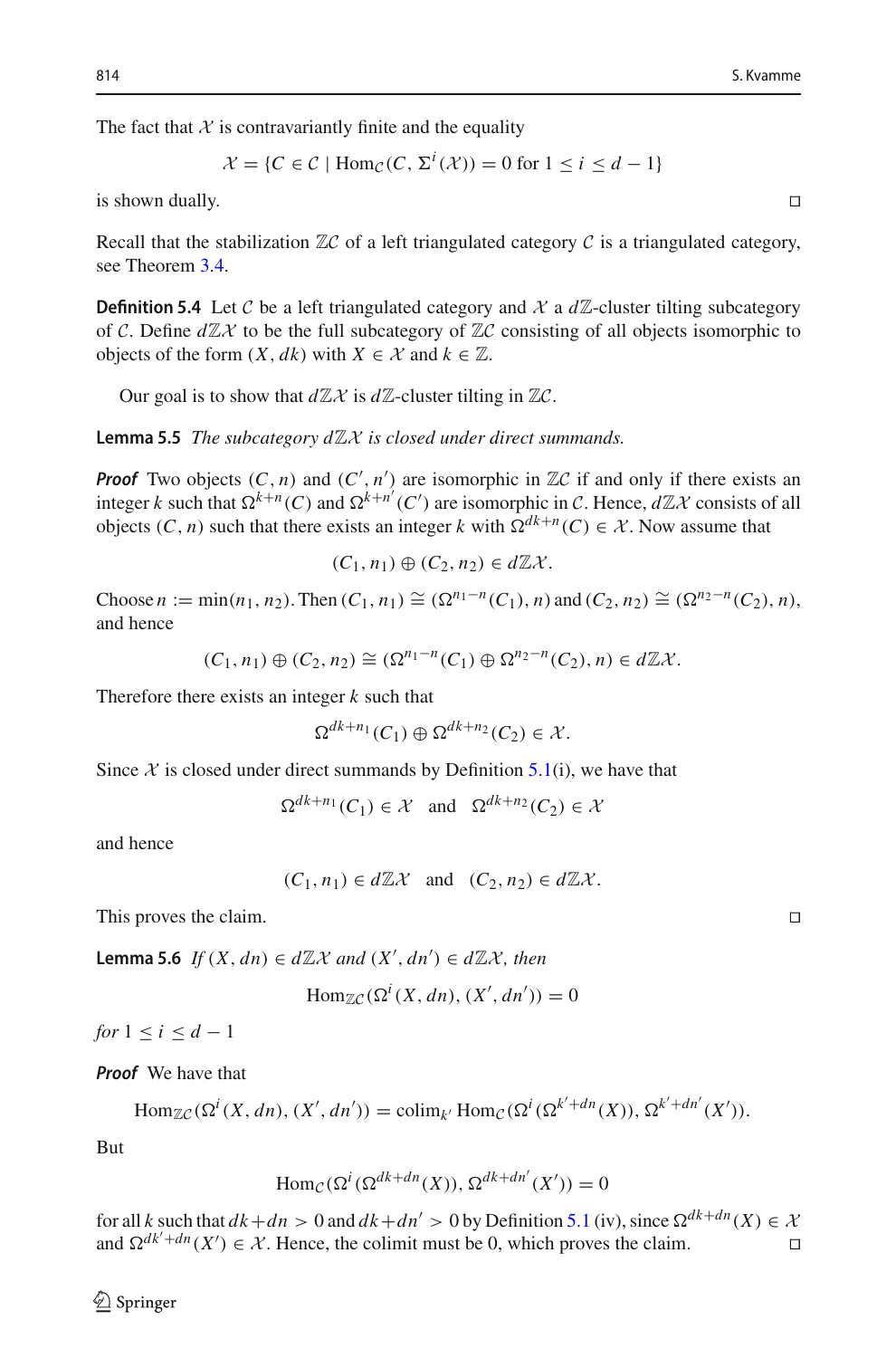**Theorem 5.7** Let C be a left triangulated category and  $X$  a  $d\mathbb{Z}$ -cluster tilting subcategory of *C. Then*  $d\mathbb{Z}X$  *is a*  $d\mathbb{Z}$ *-cluster tilting subcategory of the triangulated category*  $\mathbb{Z}C$ *.* 

*Proof* We show that  $d\mathbb{Z}X$  satisfies Definition [5.1.](#page-9-1) Note that axiom (i) and (iv) follows from Lemmas [5.5](#page-11-0) and [5.6](#page-11-1) respectively, and axiom (iii) is clear since <sup>Z</sup>*<sup>C</sup>* is a triangulated category. It therefore only remains to show axiom (ii). Let  $(C, n) \in \mathbb{Z}C$  be arbitrary. Choose k such that  $dk$  < *n*. Then we have an isomorphism  $(C, n) \cong (\Omega^{n-dk}(C), dk)$ . Hence, we can assume for simplicity that  $n = dk$ . Now choose  $(d + 2)$ -angles

$$
0 \to C \to X^1 \to \cdots X^d \to 0
$$
  

$$
0 \to X_d \to \cdots \to X_1 \to C \to 0
$$

in *C* with *X<sub>i</sub>*, *X<sup>i</sup>* ∈ *X* for  $1 \le i \le d$ . Applying Axiom (T3) in Definition [3.1](#page-4-1) repeatedly, we obtain  $(d + 2)$ -angles

$$
0 \to \Omega^{dk}(C) \to \Omega^{dk}(X^1) \to \cdots \Omega^{dk}(X^d) \to 0
$$
  

$$
0 \to \Omega^{dk}(X_d) \to \cdots \to \Omega^{dk}(X_1) \to \Omega^{dk}(C) \to 0
$$

in *C*. But they give  $(d + 2)$ -angles

$$
0 \to (C, dk) \to (X^1, dk) \to \cdots (X^d, dk) \to 0
$$
  

$$
0 \to (X_d, dk) \to \cdots \to (X_1, dk) \to (C, dk) \to 0
$$

in  $\mathbb{Z}C$ , which prove the claim.

*Remark 5.8* Note that the proof of Theorem [5.7](#page-11-2) does not use axiom (iii) in Definition [5.1.](#page-9-1) This axiom is needed to prove Theorem [6.1](#page-13-1) (and in particular Lemma [6.4\)](#page-14-0) to get a correspondence between  $d\mathbb{Z}$ -cluster tilting subcategories in the exact category  $\mathcal E$  and in the left triangulated category *E*

The category  $d\mathbb{Z}\chi$  is also equivalent to the stabilization of  $\chi$  with respect to the functor

$$
\Omega^d\colon \mathcal{X} \to \mathcal{X}.
$$

Hence, it can be computed without describing the categories  $C$  and  $\mathbb{Z}C$ , which is more complicated to do in general.

Since  $d\mathbb{Z}X$  is a  $d\mathbb{Z}$ -cluster tilting subcategory of  $\mathbb{Z}C$ , it has the structure of a  $(d+2)$ angulated category  $[16,$  Theorem 4.1], where

$$
\Sigma^d: d\mathbb{Z}\mathcal{X} \to d\mathbb{Z}\mathcal{X} \quad \Sigma^d(X, nd) = (X, n(d-1))
$$

is the suspension functor (see [\(3.3\)](#page-6-1)) applied *d* times. The  $(d+2)$ -angles in the sense of [\[16\]](#page-21-3) are all  $(d + 2)$ -angles in  $\mathbb{Z}C$  in our sense

$$
\Omega^d(E_1) \xrightarrow{\alpha_{d+2}} E_{d+2} \xrightarrow{\alpha_{d+1}} E_{d+1} \xrightarrow{\alpha_d} \cdots \xrightarrow{\alpha_1} E_1
$$

<span id="page-12-0"></span>where  $E_i \in d\mathbb{Z}$ *X* for  $1 \leq i \leq d+2$ .

**Lemma 5.9** *A sequence*

$$
\Omega^d(X_1, dn_1) \to (X_{d+2}, dn_{d+2}) \to (X_{d+1}, dn_{d+1}) \to \cdots \to (X_1, dn_1)
$$

*in d* $\mathbb{Z}$ *X with*  $X_i$  ∈ *X for* 1 < *i* < *d* + 2 *is a* (*d* + 2)*-angle if and only if it is induced from a sequence in C of the form*

$$
\Omega^{d(k+n_1+1)}(X_1) \xrightarrow{u_{d+2}} \Omega^{d(k+n_{d+2})}(X_{d+2}) \xrightarrow{u_{d+1}} \cdots \xrightarrow{u_1} \Omega^{d(k+n_1)}(X_1)
$$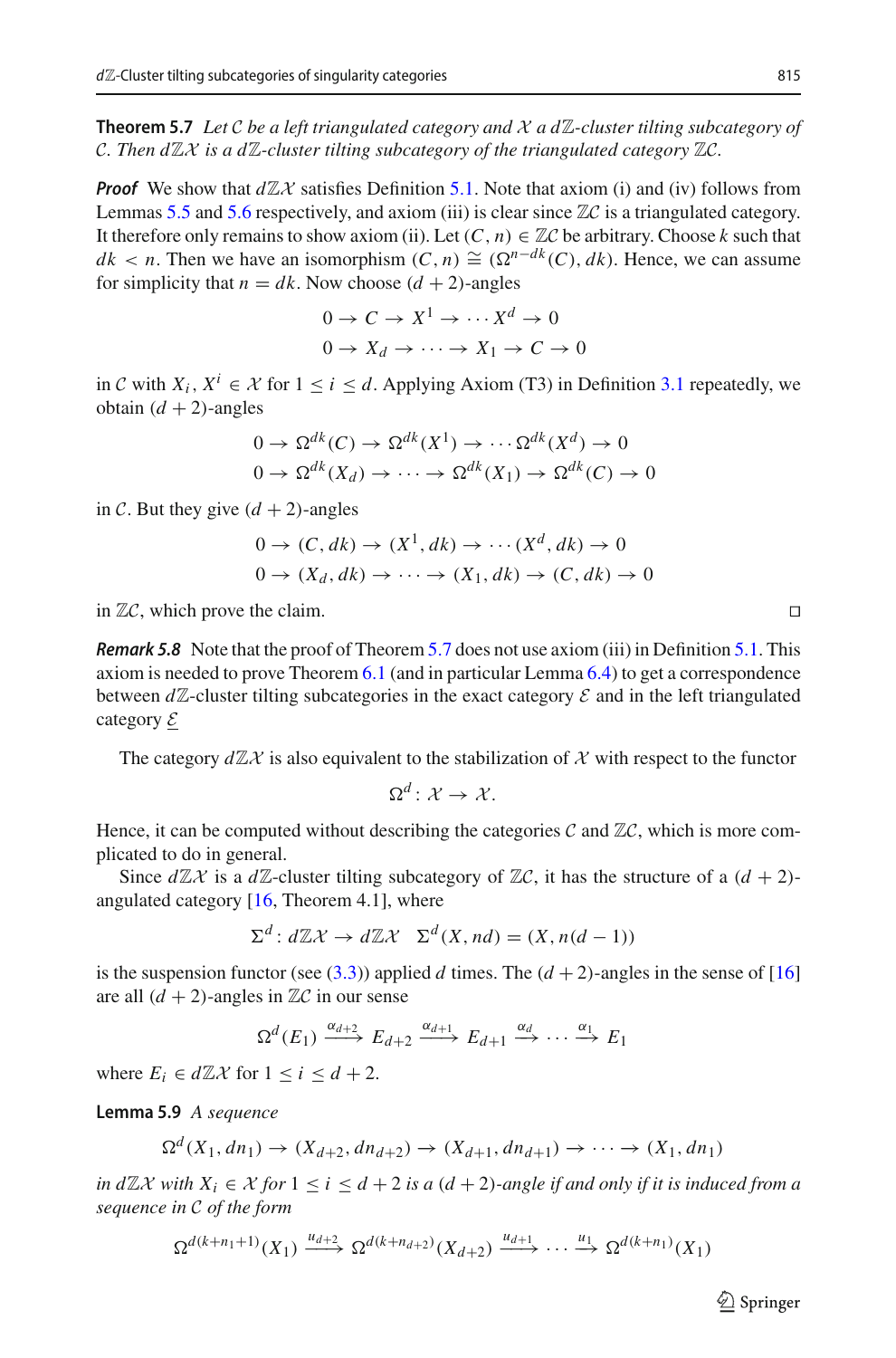*where*

$$
\Omega^{d(k+n_1+1)}(X_1) \xrightarrow{(-1)^{dk}u_{d+2}} \Omega^{d(k+n_{d+2})}(X_{d+2}) \xrightarrow{(-1)^{dk}u_{d+1}} \cdots \xrightarrow{(-1)^{dk}u_1} \Omega^{d(k+n_1)}(X_1)
$$

*is a*  $(d + 2)$ *-angle in C*.

**Proof** This follows immediately from the description of the triangles in  $\mathbb{Z}C$  together with axiom (T3) in Definition 3.1. axiom (T3) in Definition [3.1.](#page-4-1) 

#### <span id="page-13-0"></span>**6** *d***-cluster tilting in stable categories**

Let  $\mathcal E$  be an exact category with enough projectives. In this section we compare cluster tilting subcategories in the exact category  $\mathcal E$  and those in the left triangulated category  $\mathcal E$ . Our main goal is to prove the following theorem:

<span id="page-13-1"></span>**Theorem 6.1** *Let E be an exact category with enough projectives P, andMa full subcategory*  $of \mathcal{E}.$ 

- (i)  $\mathcal{M}$  *is a d-cluster tilting subcategory of*  $\mathcal{E}$  *if and only if*  $\mathcal{M}$  *is a d-cluster tilting subcategory*  $\omega f \mathcal{E}$ ;
- (ii) *M* is a dZ-cluster tilting subcategory of  $\mathcal E$  if and only if M is a dZ-cluster tilting *subcategory of E.*

In the special case when  $\mathcal E$  is Frobenius (and hence  $\mathcal E$  is triangulated) the theorem is easy and well-known.

We start by proving one direction of the theorem.

*Proof of "only if" part of Theorem [6.1](#page-13-1)* If *M* is  $d\mathbb{Z}$ -cluster tilting, then for each  $1 \le i \le d-1$ , we have  $\text{Ext}_{\mathcal{C}}^d(\Omega^d M', M) = \text{Ext}_{\mathcal{C}}^{i+d}(M', M) = 0$  where  $M, M' \in \mathcal{M}$ . Therefore  $\Omega^d(\underline{\mathcal{M}}) \subseteq$ *M*. Hence the "only if" part of Theorem [6.1](#page-13-1) (ii) follows from the "only if" part of Theorem [6.1](#page-13-1) (i) by Remark [4.2](#page-7-2) (ii).

Assume  $M$  is  $d$ -cluster tilting in  $E$ . Since  $M$  is closed under direct summands, it follows using the description of the isomorphisms from [\(2.2\)](#page-3-0) that*M*is closed under direct summands. Now for  $E \in \mathcal{E}$  we can choose exact sequences

$$
0 \to E \xrightarrow{f^1} M^1 \xrightarrow{f^2} \cdots \xrightarrow{f^d} M^d \to 0
$$
  

$$
0 \to M_d \xrightarrow{g_d} \cdots \xrightarrow{g_2} M_1 \xrightarrow{g_1} E \to 0
$$

in *E* with *M<sub>i</sub>*, *M<sup>i</sup>* ∈ *M* for 1 ≤ *i* ≤ *d* by Proposition [4.3.](#page-8-0) By definition of the left triangulated structure of  $\mathcal{E}$ , we get  $(d + 2)$ -angles



and





 $\mathcal{L}$  Springer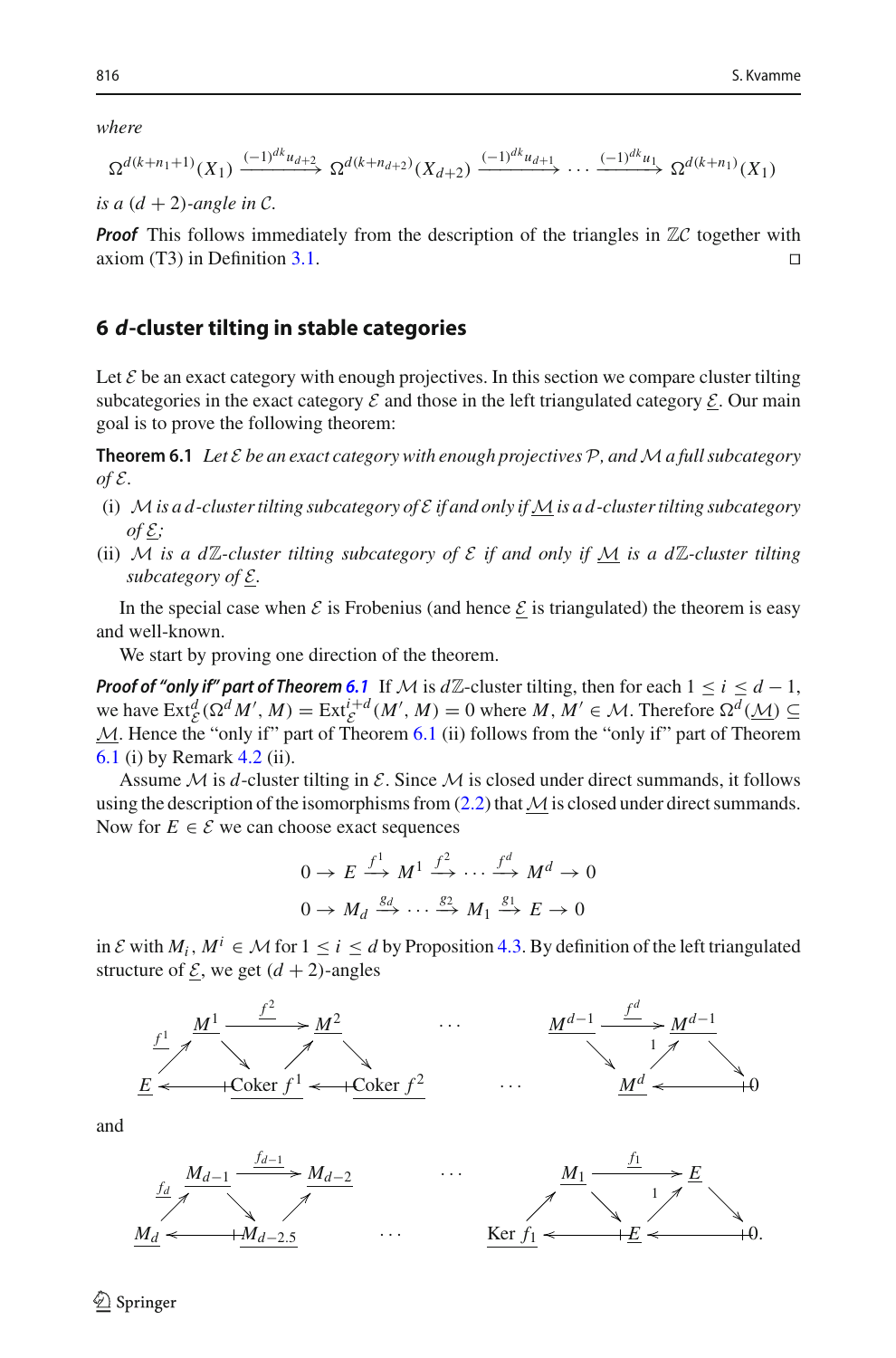This shows that part (ii) of Definition [5.1](#page-9-1) holds for *M*. Also, by Lemma [2.4](#page-4-2) the map

$$
\text{Hom}_{\underline{\mathcal{E}}}(\Omega^{i-1}(\underline{M}), \underline{E}) \to \text{Hom}_{\underline{\mathcal{E}}}(\Omega^i(\underline{M}), \Omega(\underline{E})) \underline{f} \mapsto \Omega(\underline{f})
$$

is an isomorphism for any *M* ∈ *M*, *E* ∈ *E* and  $1 \le i \le d - 1$  since

$$
\operatorname{Ext}^1_{\mathcal{E}}(\Omega^{i-1}M, P) \cong \operatorname{Ext}^i_{\mathcal{E}}(M, P) = 0
$$

for all  $P \in \mathcal{P}$ . Hence, part (iii) of Definition [5.1](#page-9-1) also holds for *M*. Finally, to prove part (iv), we use the basic fact that if  $\text{Ext}_{\mathcal{E}}^1(E, \mathcal{P}) = 0$ , then

$$
\text{Hom}_{\underline{\mathcal{E}}}(\Omega(\underline{E}), \underline{E}') \cong \text{Ext}^1_{\mathcal{E}}(E, E')
$$

for all  $E' \in \mathcal{E}$ . In particular, since  $\text{Ext}_{\mathcal{E}}^i(M, \mathcal{P}) = 0$  for all  $1 \le i \le d - 1$  and  $M \in \mathcal{M}$ , it follows that

$$
\text{Hom}_{\underline{\mathcal{E}}}(\Omega^i(\underline{M}), \underline{M}') \cong \text{Ext}^1_{\mathcal{E}}(\Omega^{i-1}M, M') \cong \text{Ext}^i_{\mathcal{E}}(M, M') = 0
$$

for  $1 \le i \le d - 1$  and  $M' \in \mathcal{M}$ . This proves the claim. □

*Proof of Theorem [1.2](#page-1-2)* By Theorem [5.7](#page-11-2) and the "only if" part of Theorem [6.1](#page-13-1) we know that  $d\mathbb{Z}\underline{\mathcal{M}}$  is  $d\mathbb{Z}$ -cluster tilting in  $\mathbb{Z}\underline{\mathcal{E}}$ . Furthermore, under the equivalence  $\mathbb{Z}\underline{\mathcal{E}}$   $\stackrel{\cong}{\to}$  $K^{-,b}(\mathcal{P})/K^{b}(\mathcal{P})$  in Theorem [3.4](#page-6-0) an object  $(E, n)$  gets sent to  $P^{\bullet}[-n]$  where  $P^{\bullet}$  is a projective resolution of *E*. Then  $Z^{-di}(P^{\bullet}[-n]) = \Omega^{di+n}(\underline{E})$  holds for  $i \gg 0$ . Thus  $Z^{-di}(P^{\bullet}[-n]) \in M$  holds for all  $i \gg 0$  exactly when  $(E, n) \in d\mathbb{Z}M$ . Hence,  $d\mathbb{Z}M$  corre-sponds to the subcategory in Theorem [1.2](#page-1-2) under the equivalence  $\mathbb{Z}\underline{\mathcal{E}} \stackrel{\cong}{\to} K^{-,b}(\mathcal{P})/K^{b}(\mathcal{P}),$ which proves the claim.

*Remark 6.2* Combining Lemma [5.9](#page-12-0) with the description of the triangles in  $\mathcal{E}$ , one obtains a description of the  $(d + 2)$ -angles in  $d\mathbb{Z}M$ . Explicitly, consider all sequences

$$
\Omega^d(\underline{M_1}, dn_1) \to (\underline{M}_{d+2}, dn_{d+2}) \to \cdots \to (\underline{M}_1, dn_1)
$$

in  $d\mathbb{Z}\mathcal{E}$  with  $M_i$  ∈  $\mathcal{M}$  for all *i*, which arises from a sequence in  $\mathcal{E}$ 

$$
N'_1 \xrightarrow{u_{d+2}} N_{d+2} \xrightarrow{u_{d+1}} \cdots \xrightarrow{u_1} N_1
$$

under isomorphisms  $\underline{N_i}$   $\cong \Omega^{d(k+n_i)} \underline{M_i}$  and  $\underline{N'_1}$   $\cong \Omega^{d(k+n_1+1)} \underline{M_1}$ , and such that there exists a commutative diagram

$$
\begin{array}{ccc}\n0 \longrightarrow N_{d+2} \xrightarrow{(-1)^{dk} u_{d+1}} N_{d+1} \xrightarrow{(-1)^{dk} u_d} N_2 \xrightarrow{(-1)^{dk} u_1} N_1 \longrightarrow 0 \\
\downarrow & \uparrow & \uparrow & \uparrow \\
0 \longrightarrow N_1' \longrightarrow P_d \longrightarrow \cdots \longrightarrow P_1 \longrightarrow N_1 \longrightarrow 0\n\end{array} \tag{6.3}
$$

with exact rows, where  $P_1, \dots, P_d$  are projective. If we call such a sequence in  $d\mathbb{Z}M$  a standard  $(d + 2)$ -angle, then a  $(d + 2)$ -angle of  $d\mathbb{Z}M$  is precisely a sequence which is isomorphic to a standard  $(d + 2)$ -angle.

<span id="page-14-0"></span>We now want to show the "if" part of Theorem [6.1.](#page-13-1) To this end, we fix a full subcategory *M* of  $\mathcal E$  and assume  $M$  is *d*-cluster tilting in the left triangulated category  $\mathcal E$ . Our goal is to show that  $M$  is  $d$ -cluster tilting in  $\mathcal{E}$ .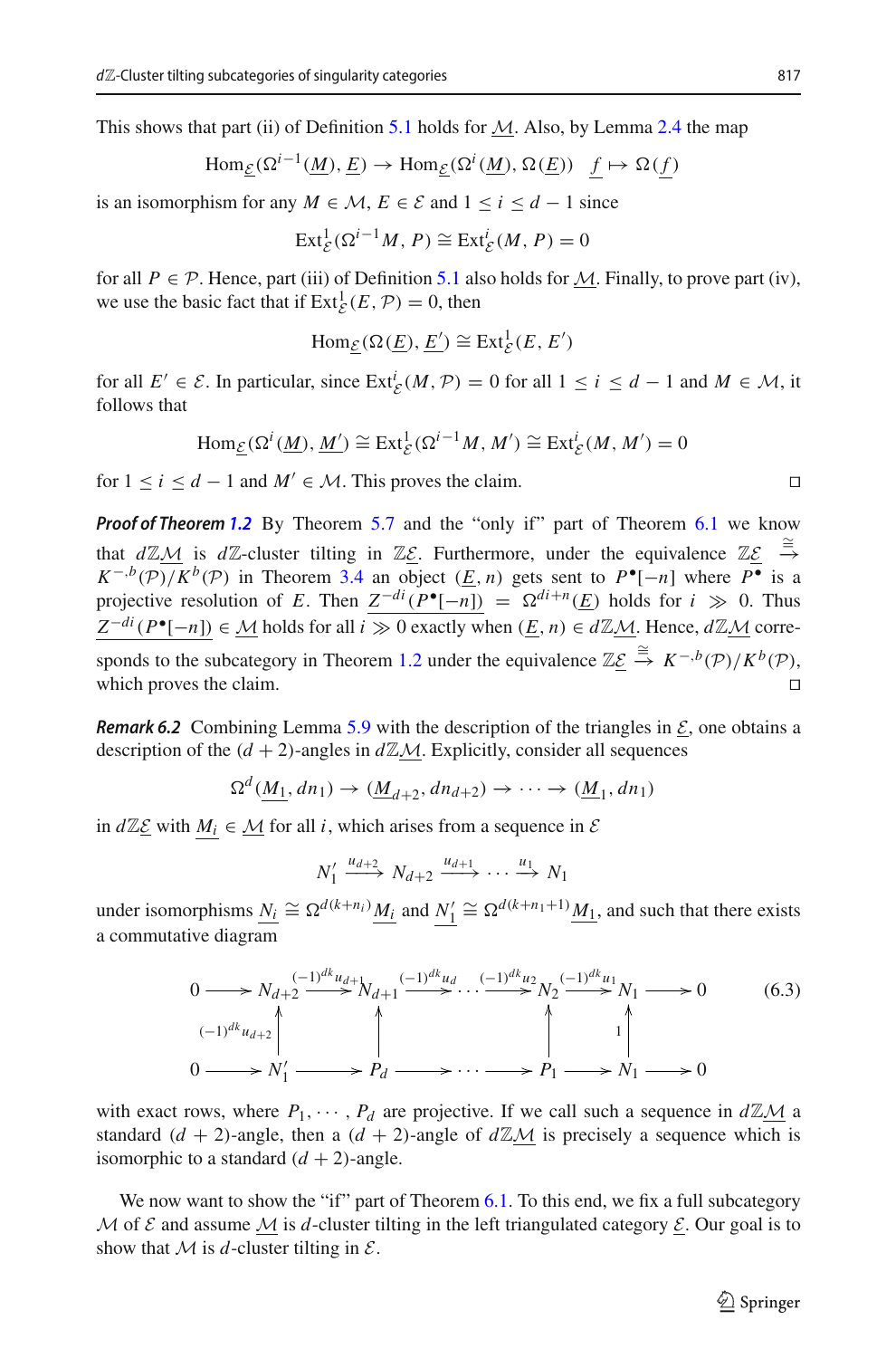**Lemma 6.4** *If M*,  $M' \in \mathcal{M}$ , then

$$
\operatorname{Ext}_{\mathcal{E}}^i(M,M')=0
$$

*for*  $1 \le i \le d - 1$ *.* 

*Proof* By Lemma [2.4](#page-4-2) and Definition [5.1](#page-9-1) (iii) we have that

$$
\operatorname{Ext}_{\mathcal{E}}^{i}(M, P) \cong \operatorname{Ext}_{\mathcal{E}}^{1}(\Omega^{i-1}M, P) = 0
$$

for  $P \in \mathcal{E}$  projective and  $1 \le i \le d - 1$ . Next, using the fact that if  $\text{Ext}_{\mathcal{E}}^1(E, \mathcal{P}) = 0$ , then  $\text{Ext}_{\mathcal{E}}^1(E, E') \cong \text{Hom}_{\mathcal{E}}(\Omega(\underline{E}), \underline{E}')$  for all  $E' \in \mathcal{E}$ , it follows that

$$
\operatorname{Ext}_{\mathcal{E}}^{i}(M, M') \cong \operatorname{Ext}_{\mathcal{E}}^{1}(\Omega^{i-1}M, M') \cong \operatorname{Hom}_{\mathcal{E}}(\Omega^{i}(\underline{M}), \underline{M}') = 0
$$

<span id="page-15-0"></span>for all  $1 \le i \le d - 1$  by Definition [5.1](#page-9-1) (iv). This proves the claim.  $□$ 

**Lemma 6.5** *For any object*  $E \in \mathcal{E}$  *there exist exact sequences* 

$$
0 \to E \to M^1 \to \cdots \to M^d \to 0
$$

*and*

$$
0 \to M_d \to \cdots \to M_1 \to E \to 0
$$

*where*  $M_i$ ,  $M^i \in M$  *for*  $1 \le i \le d$ .

*Proof* Let  $E \in \mathcal{E}$  be arbitrary, and choose a  $(d+2)$ -angle

 $0 \to E \to X^1 \to \cdots \to X^d \to 0$ 

in *E* with  $X^i$  ∈ *M* for  $1 \le i \le d$ . Hence, by definition of triangles in *E* (see Sect. [3\)](#page-4-0) there exist a projective object  $P \in \mathcal{E}$  and an exact sequence

$$
0 \to E \oplus P \xrightarrow{f^1} N^1 \xrightarrow{f^2} \cdots \xrightarrow{f^d} N^d \to 0.
$$

in *E*, with *N<sup>i</sup>* ∈ *M* for  $1 ≤ i ≤ d$ . Since

$$
0 = \text{Ext}_{\mathcal{E}}^{d-1}(N^d, P) \cong \text{Ext}_{\mathcal{E}}^{d-2}(\text{Coker } f^{d-2}, P) \cong \dots \cong \text{Ext}_{\mathcal{E}}^1(\text{Coker } f^1, P)
$$

it follows that the map

$$
\text{Hom}_{\mathcal{E}}(N^1, P) \to \text{Hom}_{\mathcal{E}}(E \oplus P, P) \to 0
$$

is an epimorphism. Hence, the inclusion

$$
P \xrightarrow{\begin{bmatrix} 0 \\ 1 \end{bmatrix}} E \oplus P \xrightarrow{f^1} N^1
$$

is a split monomorphism. The inclusion is also a composite of two admissible monomorphism, and it is therefore admissible. Therefore, its cokernel exists, which we denote by  $M<sup>1</sup>$ . We can therefore write the sequence as

$$
0 \to E \oplus P \xrightarrow{\begin{bmatrix} g^1 & 0 \\ 0 & 1 \end{bmatrix}} M^1 \oplus P \xrightarrow{\begin{bmatrix} g^2 & 0 \end{bmatrix}} N^2 \xrightarrow{f^3} \cdots \xrightarrow{f^d} N^d \to 0
$$

 $\circledcirc$  Springer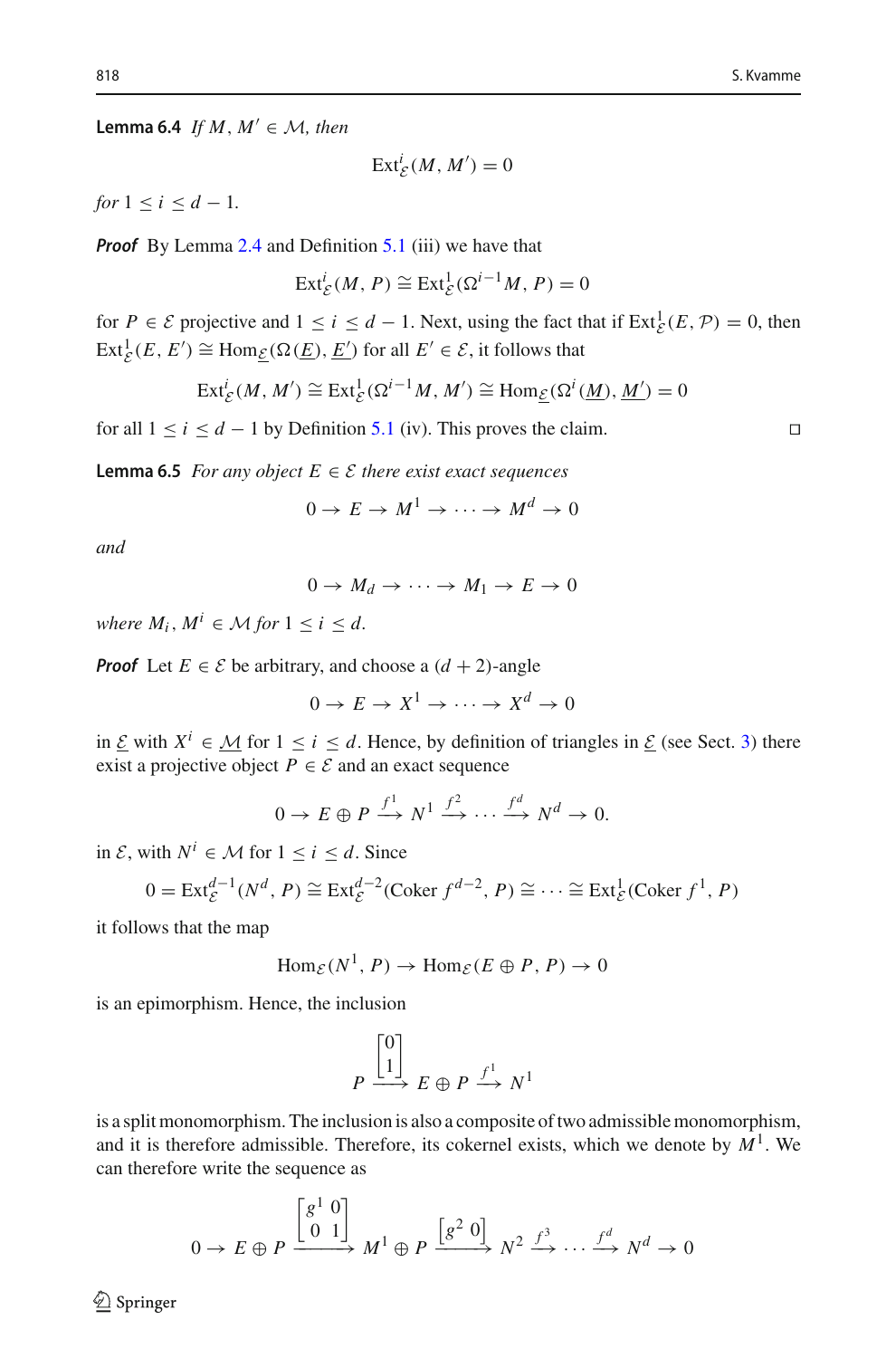for some morphisms  $g^1$ ,  $g^2$ . It follows from [\[12,](#page-21-17) Corollary 2.18] that the sequence

$$
0 \to E \xrightarrow{g^1} M^1 \xrightarrow{g^2} N^2 \xrightarrow{f^3} \cdots \xrightarrow{f^d} N^d \to 0
$$

is exact. This proves one part of the lemma. The other part is proved dually. 

*Proof of "if" part of Theorem* [6.1](#page-13-1) Part (i) follows from Proposition [4.4,](#page-8-1) Lemmas [6.4](#page-14-0) and [6.5.](#page-15-0) Part (ii) follows from part (i) together with Remark [4.2](#page-7-2) (ii).  $\square$ 

#### <span id="page-16-0"></span>**7 Gorenstein projectives**

In this section we consider the subcategory of Gorenstein projective objects in  $\mathcal{E}$ . These objects were first introduced in [\[5\]](#page-20-5) for modules over a noetherian ring. We refer to [\[13](#page-21-27)] for a survey of the theory for Artin algebras, and to [\[14](#page-21-28)] for more general rings.

Let  $\mathcal E$  be an exact category with enough projectives  $\mathcal P$ . Recall that a long exact sequence

$$
P^{\bullet} = \cdots \to P^0 \to P^1 \to \cdots
$$

of projective objects in  $\mathcal E$  is called *totally acyclic* if the complex

$$
\operatorname{Hom}_{\mathcal{E}}(P^{\bullet}, Q) = \dots \to \operatorname{Hom}_{\mathcal{E}}(P^1, Q) \to \operatorname{Hom}_{\mathcal{E}}(P^0, Q) \to \dots
$$

is acyclic for all projective objects  $Q$  in  $\mathcal{E}$ . An object  $G \in \mathcal{E}$  is called *Gorenstein projective* if there exists a totally acyclic complex *P*• with

$$
G = Z^0(P^{\bullet}) := \text{Ker}(P^0 \to P^1).
$$

We let  $\mathcal{GP}(\mathcal{E})$  denote the subcategory of  $\mathcal E$  consisting of all Gorenstein projective objects. The subcategory  $\mathcal{GP}(\mathcal{E})$  is closed in  $\mathcal E$  under extensions, direct summands, and kernels of admissible epimorphisms. In fact, the proof of [\[13,](#page-21-27) Proposition 2.1.7] also works for exact categories. In particular,  $\Omega: \underline{\mathcal{E}} \to \underline{\mathcal{E}}$  restricts to a functor

$$
\Omega: \underline{\mathcal{GP}}(\mathcal{E}) \to \underline{\mathcal{GP}}(\mathcal{E}).
$$

The *Gorenstein projective dimension* of an object  $E \in \mathcal{E}$ , denoted dim $G_{\mathcal{P}}(\mathcal{E})$  *E*, is the smallest integer *n* such that  $\Omega^n(E) \in \mathcal{GP}(\mathcal{E})$ . We write  $\dim_{\mathcal{GP}(\mathcal{E})} E = \infty$  if no such integer exists.

Since  $\mathcal{GP}(\mathcal{E})$  is an extension closed subcategory of  $\mathcal{E}$ , it inherits an exact structure making the inclusion

$$
\mathcal{GP}(\mathcal{E}) \to \mathcal{E}
$$

into an exact functor. Under this exact structure  $\mathcal{GP}(\mathcal{E})$  becomes a Frobenius exact category with projective/injective objects being the objects in  $P$ , see [\[13,](#page-21-27) Proposition 2.1.11]. Hence,  $\mathcal{GP}(\mathcal{E})$  is a triangulated category. In particular,  $\Omega: \mathcal{GP}(\mathcal{E}) \to \mathcal{GP}(\mathcal{E})$  is an autoequivalence, and the quasi-inverse of  $\Omega$  is the suspension functor for the triangulated category. The triangles in  $\mathcal{GP}(\mathcal{E})$  are precisely all triangles in the left triangulated category  $\underline{\mathcal{E}}$  with components in  $\mathcal{GP}(\mathcal{E})$ . In particular, we see that the canonical functor

$$
\underline{\mathcal{E}} \to \mathbb{Z}\underline{\mathcal{E}} \quad \underline{E} \mapsto (\underline{E}, 0)
$$

restrict to a functor of triangulated categories

$$
\underline{\mathcal{GP}}(\mathcal{E}) \to \mathbb{Z} \underline{\mathcal{E}}.
$$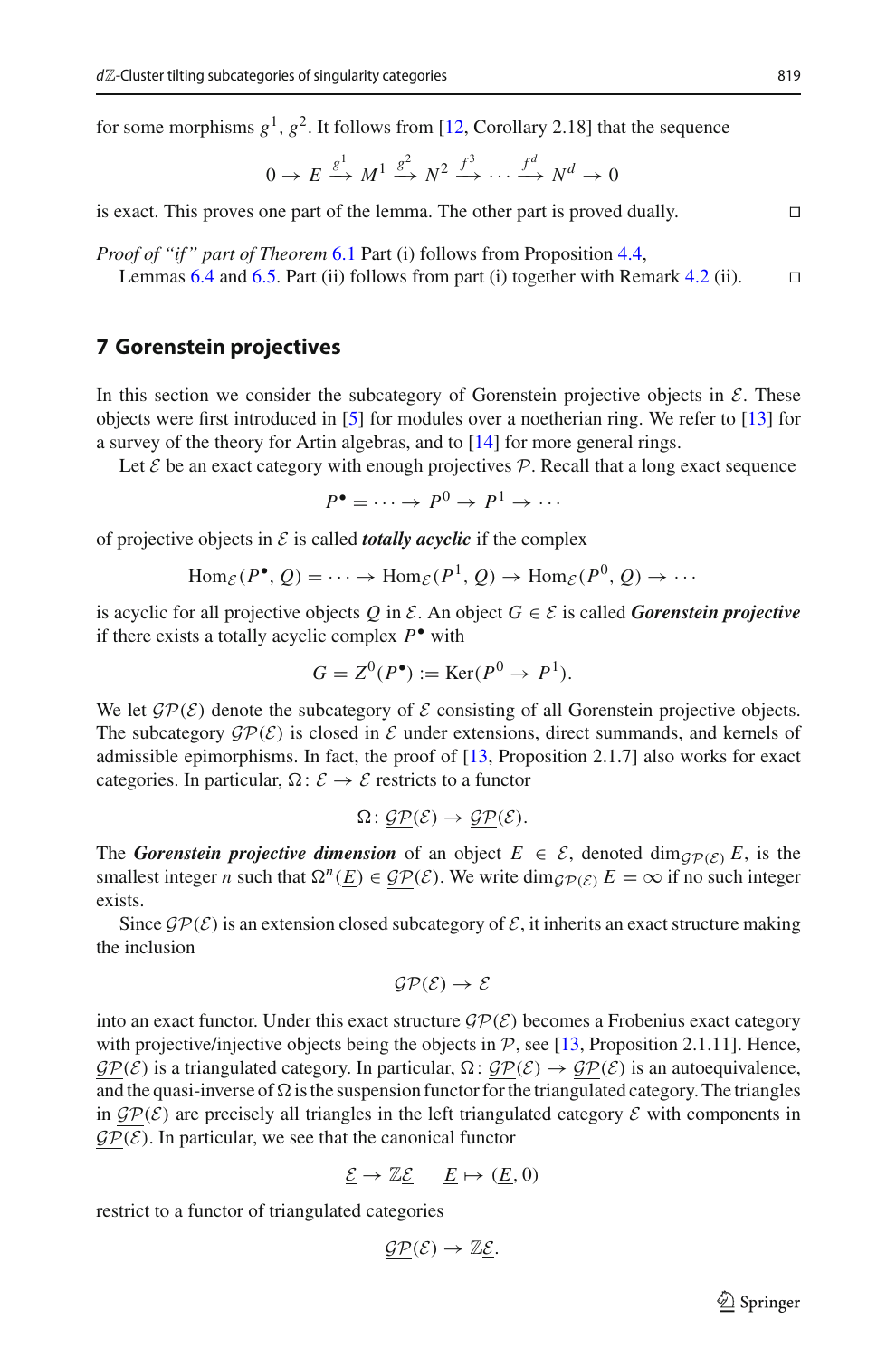This functor is fully faithful since  $\Omega$  is an autoequivalence on  $\mathcal{GP}(\mathcal{E})$ . The result below gives necessary and sufficient condition for it to be an equivalence. It was first shown in [\[11](#page-21-14)] for a noetherian ring.

<span id="page-17-1"></span>**Proposition 7.1** *The essential image of the functor*  $\mathcal{GP}(\mathcal{E}) \to \mathbb{Z}\mathcal{E}$  *is* 

 $\{(E, n) \in \mathbb{Z}\mathcal{E} \mid \dim_{\mathcal{GP}(\mathcal{E})} E < \infty\}.$ 

*In particular, the functor is an equivalence if and only if*  $\dim_{\mathcal{GP}(\mathcal{E})} E < \infty$  *for all*  $E \in \mathcal{E}$ *.* 

*Proof* If  $(E, n) \cong (G, 0)$  in  $\mathbb{Z}E$  with  $G \in \mathcal{GP}(\mathcal{E})$ , then  $\Omega^{k+n}(E) \cong \Omega^k(G)$  in  $\mathcal{E}$  for some  $k > 0$ . Since  $\Omega^k(G) \in \mathcal{GP}(\mathcal{E})$  it follows that *E* has finite Gorenstein projective dimension. Conversely, if  $\dim_{\mathcal{GP}(\mathcal{E})} E = k < \infty$ , then for any  $n \in \mathbb{Z}$  there exist isomorphisms

$$
(\underline{E}, n) \cong (\Omega^k \underline{E}, n - k) \cong (\Omega^{n-k} (\Omega^k \underline{E}), 0)
$$

and since  $\Omega^k E \in \mathcal{GP}(\mathcal{E})$ , it follows that  $\Omega^{n-k}(\Omega^k E) \in \mathcal{GP}(\mathcal{E})$ . This proves the claim. □

As a corollary of this result one can deduce [\[10](#page-21-29), Theorem 3.6] in the case of Artin algebras.

**Proposition 7.2** Let  $\Lambda$  be an Artin algebra. Then the canonical functor

 $\underline{\mathcal{GP}}(\text{mod }\Lambda) \to D^b(\text{mod }\Lambda)/\text{perf }\Lambda$ 

*sending M to itself considered as a stalk complex in degree* 0 *is an equivalence if and only if* - *is Iwanaga–Gorenstein.*

*Proof* This follows from Theorem [3.4](#page-6-0) (ii) and Proposition [7.1](#page-17-1) applied to  $\mathcal{E} = \text{mod } \Lambda$  together with [\[6](#page-20-8), Proposition 4.2].

<span id="page-17-0"></span>We now relate this to the theory of cluster tilting subcategories.

**Theorem 7.3** Assume  $\dim_{\mathcal{GP}(\mathcal{E})} E < \infty$  for all  $E \in \mathcal{E}$ . Let M be a dZ-cluster tilting *subcategory of*  $\mathcal{E}$ *. Then*  $\mathcal{M} \cap \mathcal{GP}(\mathcal{E})$  *is a d* $\mathbb{Z}$ *-cluster tilting subcategory of*  $\mathcal{GP}(\mathcal{E})$ *.* 

*Proof* Since  $\mathcal{GP}(\mathcal{E})$  is Frobenius and  $\mathcal{M} \cap \mathcal{GP}(\mathcal{E})$  contains  $\mathcal{P}$ , it follows that  $\mathcal{M} \cap \mathcal{GP}(\mathcal{E})$  is a *d* $\mathbb{Z}$ -cluster tilting subcategory of  $\mathcal{GP}(\mathcal{E})$  if and only if  $\mathcal{M} \cap \mathcal{GP}(\mathcal{E})$  is a *d* $\mathbb{Z}$ -cluster tilting subcategory of the triangulated category  $\mathcal{GP}(\mathcal{E})$ . This is the easy case of Theorem [6.1.](#page-13-1) Now by Lemma [7.1](#page-17-1) we have an equivalence of triangulated categories

$$
\underline{\mathcal{GP}}(\mathcal{E}) \stackrel{\cong}{\rightarrow} \mathbb{Z} \underline{\mathcal{E}}
$$

and since  $d\mathbb{Z}M$  is a  $d\mathbb{Z}$ -cluster tilting subcategory of  $\mathbb{Z}\mathcal{E}$  by Theorem [5.7,](#page-11-2) the preimage of  $d\mathbb{Z}M$  is a  $d\mathbb{Z}$  cluster tilting subcategory of  $\mathcal{GP}(\mathcal{E})$ . Explicitly, the preimage consists of all objects *G* ∈  $\mathcal{GP}(\mathcal{E})$  such that  $\Omega^{dk}(G)$  ∈  $\overline{\mathcal{M}}$  for some integer  $k \geq 0$ . To show that this is equal to  $M \cap \mathcal{GP}(\mathcal{E})$ , we only need to show that such a G is contained in M. Note first that since  $G \in \mathcal{GP}(\mathcal{E})$ , it follows that  $\text{Ext}^i_{\mathcal{E}}(G, P) = 0$  for all  $P \in \mathcal{P}$ . Hence, by a dimension shifting argument we get that

$$
\operatorname{Ext}^i_{\mathcal{E}}(G, E) \cong \operatorname{Ext}^{i+j}_{\mathcal{E}}(G, \Omega^j E)
$$

for any  $E \in \mathcal{E}$  and any  $j \ge 0$ . Now let  $M \in \mathcal{M}$  be arbitrary, and choose an integer  $k \ge 0$ such that  $\Omega^{dk}(G) \in \mathcal{M}$  and  $\Omega^{dk}(\underline{M}) \in \mathcal{GP}(\mathcal{E})$ . It follows that

$$
\operatorname{Ext}^i_{\mathcal{E}}(G, M) \cong \operatorname{Ext}^{i+dk}_{\mathcal{E}}(G, \Omega^{dk} M) \cong \operatorname{Ext}^i_{\mathcal{E}}(\Omega^{dk} G, \Omega^{dk} M) = 0
$$

for  $1 \leq i \leq d-1$  where we use dimension shifting and the fact that  $\Omega^{dk} M \in \mathcal{M}$  since M is *d* $\mathbb{Z}$ -cluster tilting. Since *M* ∈ *M* was arbitrary, it follows that *G* ∈ *M*, which proves the claim. claim.  $\Box$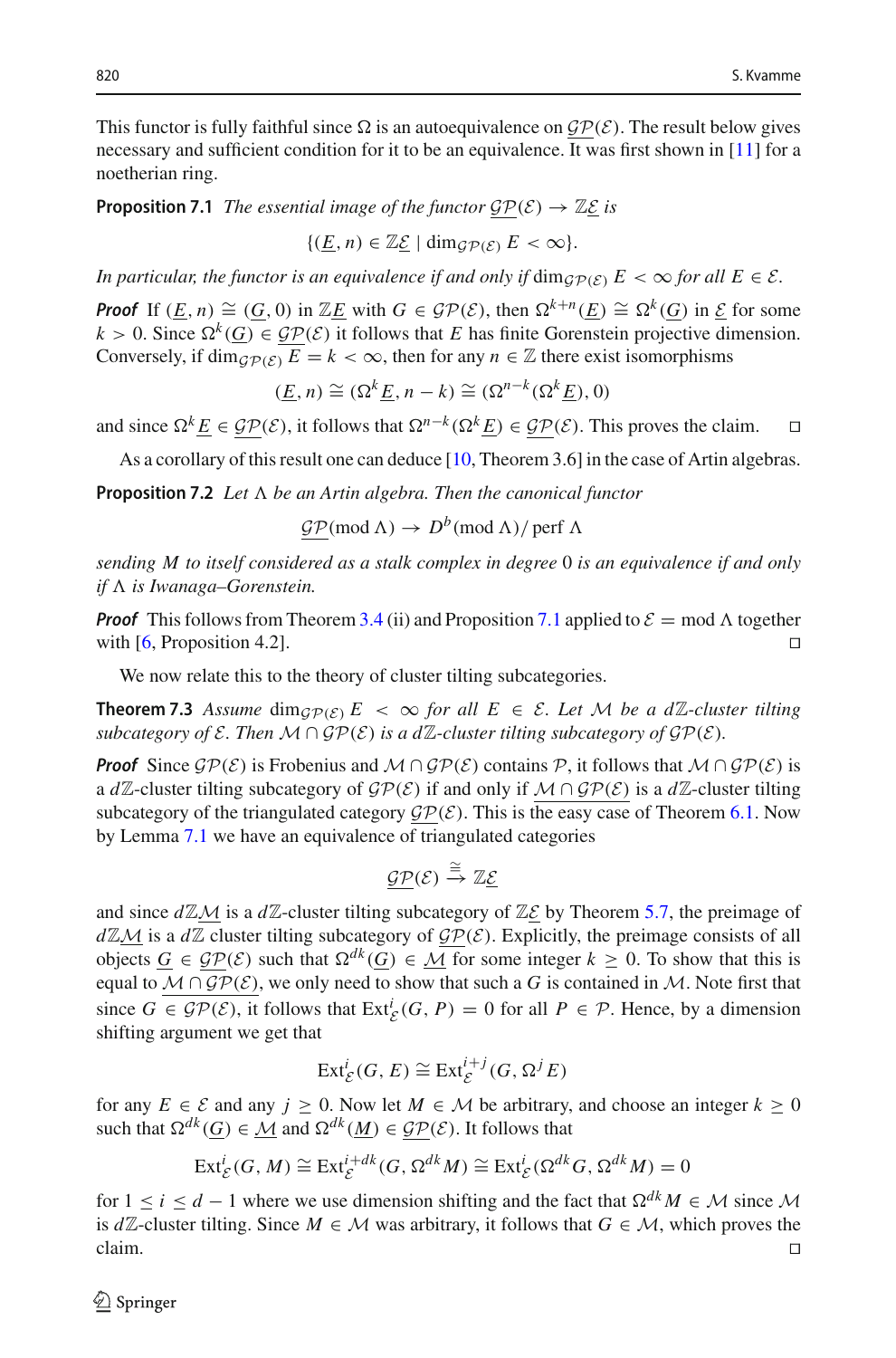### <span id="page-18-0"></span>**8 Examples**

<span id="page-18-2"></span>In this section we compute the singularity category for a higher Nakayama algebras of type  $\mathbb{A}_{\infty}^{\infty}$ , see [\[35\]](#page-21-8). For higher Nakayama algebras of type  $\tilde{\mathbb{A}}$  we refer to Section 4.3 in [\[43\]](#page-22-2).

*Example 8.1* We follow the notation in [\[35](#page-21-8)]. Let *k* be a field. Let  $\underline{l} = (\cdots, l_{-1}, l_0, l_1, \cdots)$ be the Kupisch Series of type  $\mathbb{A}_{\infty}^{\infty}$  [\[35](#page-21-8), Definition 3.10] given by

$$
l_i = \begin{cases} 2, & \text{if } i \equiv 1 \mod 4 \\ 3, & \text{otherwise} \end{cases}
$$

Let  $A_{\underline{l}}^{(2)}$  be the 2-Nakayama *k*-algebra with Kupisch series <u>*l*</u> [\[35](#page-21-8), Definition 3.13]. Explicitly,  $A_{\underline{l}}^{(2)}$  is the *k*-linear category given by the infinite periodic quiver



with period 4, and with relations making all squares commute, and such that the following composites are 0.

$$
(a, a) \rightarrow (a, a + 1) \rightarrow (a + 1, a + 1) \qquad \text{for all } a \in \mathbb{Z}
$$
  
\n
$$
(a, a + 2) \rightarrow (a + 1, a + 2) \rightarrow (a + 1, a + 3) \qquad \text{if } a \equiv 0, 1 \mod 4
$$
  
\n
$$
(a, a + 1) \rightarrow (a + 1, a + 1) \rightarrow (a + 1, a + 2) \qquad \text{if } a \equiv 3 \mod 4.
$$

By [\[35,](#page-21-8) Theorem 3.16] we know that the category of finitely presented modules mod  $A_{\underline{l}}^{(2)}$ has a 2 $\mathbb{Z}$ -cluster tilting subcategory  $\mathcal{M}_{\underline{l}}^{(2)}$ . Explicitly,  $\mathcal{M}_{\underline{l}}^{(2)}$  is the *k*-linear additive category given by the infinite periodic quiver

<span id="page-18-1"></span>

with period 4, and with relations

 $\alpha_i(a + e_i)\alpha_i(a) - \alpha_i(a + e_i)\alpha_i(a)$ 

for any vertex  $a = (a_1, a_2, a_3)$  and integers  $1 \le i, j \le 3$ , excluding the composites

$$
012 \rightarrow 112 \rightarrow 113 \quad 022 \rightarrow 122 \rightarrow 123 \quad 123 \rightarrow 223 \rightarrow 224
$$

$$
133 \rightarrow 233 \rightarrow 234 \quad 344 \rightarrow 444 \rightarrow 445
$$

modulo 4. Here  $e_1 = (1, 0, 0), e_2 = (0, 1, 0)$  and  $e_3 = (0, 0, 1)$  are the unit vectors and

$$
\alpha_i(\underline{a}) : \underline{a} \to \underline{a} + e_i
$$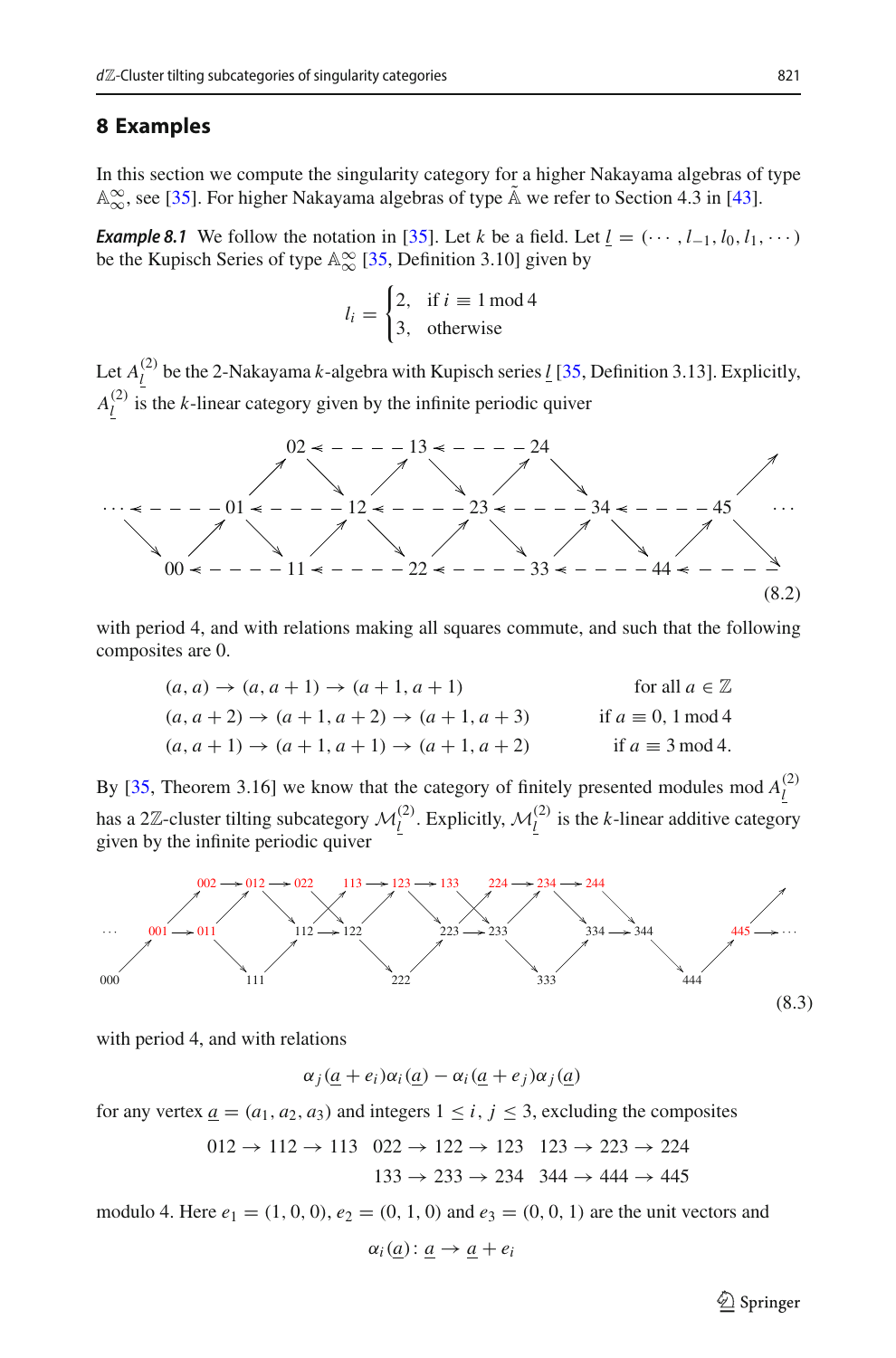is defined to be the unique arrow if it exists, and 0 otherwise. In particular, some of the relations are zero relations, for example  $000 \rightarrow 001 \rightarrow 011$ . Also, similar as in Proposition 2.22 in [\[35\]](#page-21-8) the projective modules in mod  $A^{(2)}_l$  correspond to the vertices ( $\lambda_1$ ,  $\lambda_2$ ,  $\lambda_3$ ) with  $\lambda_1 = \lambda_3 + 1 - l_{\lambda_3}$ , which are precisely

$$
S := \{ (001), (011), (002), (012), (022), (113), (123), (133), (224), (234), (244), (445) \text{ mod } 4 \}
$$

coloured in red in diagram [\(8.3\)](#page-18-1). Also, as obtained in the proof of Proposition 2.25 in [\[35\]](#page-21-8), the 2-syzygy of a non-projective object corresponding to a vertex  $(\lambda_1, \lambda_2, \lambda_3)$  is

$$
\Omega^{2}(\lambda_{1}, \lambda_{2}, \lambda_{3}) = (\lambda_{3} + 1 - l_{\lambda_{3}}, \lambda_{1} - 1, \lambda_{2} - 1).
$$

A simple computation shows that

$$
\Omega^2(444) = (233) \quad \Omega^2(233) = (112) \quad \Omega^2(112) = (000)
$$

$$
\Omega^2(344) = (223) \quad \Omega^2(223) = (111) \quad \Omega^2(111) = (000)
$$

$$
\Omega^2(334) = (222) \quad \Omega^2(222) = (011) \in S
$$

$$
\Omega^2(333) = (122) \quad \Omega^2(122) = (001) \in S.
$$

Hence, in  $2\mathbb{Z}M_{\ell}^{(2)}$  we have that any nonzero indecomposable object is isomorphic to (000, *d*) for some integer  $\overline{d} \in \mathbb{Z}$ . Also, we have that

Hom<sub>2Z M<sub>L</sub><sup>(2)</sup></sub>((000, d), (000, d')) = 
$$
\begin{cases} 0, & \text{if } d \neq d' \\ k, & \text{if } d = d'. \end{cases}
$$

This shows that as additive categories we have an equivalence

$$
2\mathbb{Z}\mathcal{M}_{\underline{l}}^{(2)} \cong \bigoplus_{i\in\mathbb{Z}} \text{mod } k.
$$

<span id="page-19-0"></span>*Example 8.4* We continue with the notation of the previous example. Consider the canonical automorphism  $\phi: A^{(2)}_l \to A^{(2)}_l$  sending a vertex  $(i, j)$  to  $(i-4, j-4)$ . Let  $\phi^*$ : mod  $A^{(2)}_l \to$ mod  $A_{\underline{l}}^{(2)}$  be the induced equivalence, which sends a module *M* to  $M \circ \phi^{-1}$ . Then  $\phi^*$  restricts to an equivalence

$$
\phi^*\colon \mathcal{M}_\underline{l}^{(2)} \to \mathcal{M}_\underline{l}^{(2)}
$$

sending a vertex  $(a_1, a_2, a_3)$  to  $(a_1 - 4, a_2 - 4, a_3 - 4)$ . This follows from the definition of the embedding  $M_{\underline{l}}^{(2)} \rightarrow$  mod  $A_{\underline{l}}^{(2)}$ , see [\[35,](#page-21-8) Proposition 1.12]. Let

$$
\widetilde{A}_{\underline{l'}}^{(2)} = A_{\underline{l}}^{(2)}/\phi
$$

be the orbit category. This is a higher Nakayama algebra of type  $\widetilde{A}$  with Kupisch Series  $l' = (3, 2, 3, 3)$ , see [\[35](#page-21-8), Definition 4.11]. The canonical functor  $F: A_{l}^{(2)} \to A_{l}^{(2)}/\phi$  induces a restriction functor

$$
F^* \colon \operatorname{Mod} \widetilde{A}_{\underline{l'}}^{(2)} \to \operatorname{Mod} A_{\underline{l}}^{(2)}
$$

with left adjoint (called the push down functor)

$$
F_*\colon \operatorname{Mod}\nolimits A^{(2)}_{\underline{l}} \to \operatorname{Mod}\nolimits \widetilde{A}^{(2)}_{\underline{l'}}.
$$

 $\circledcirc$  Springer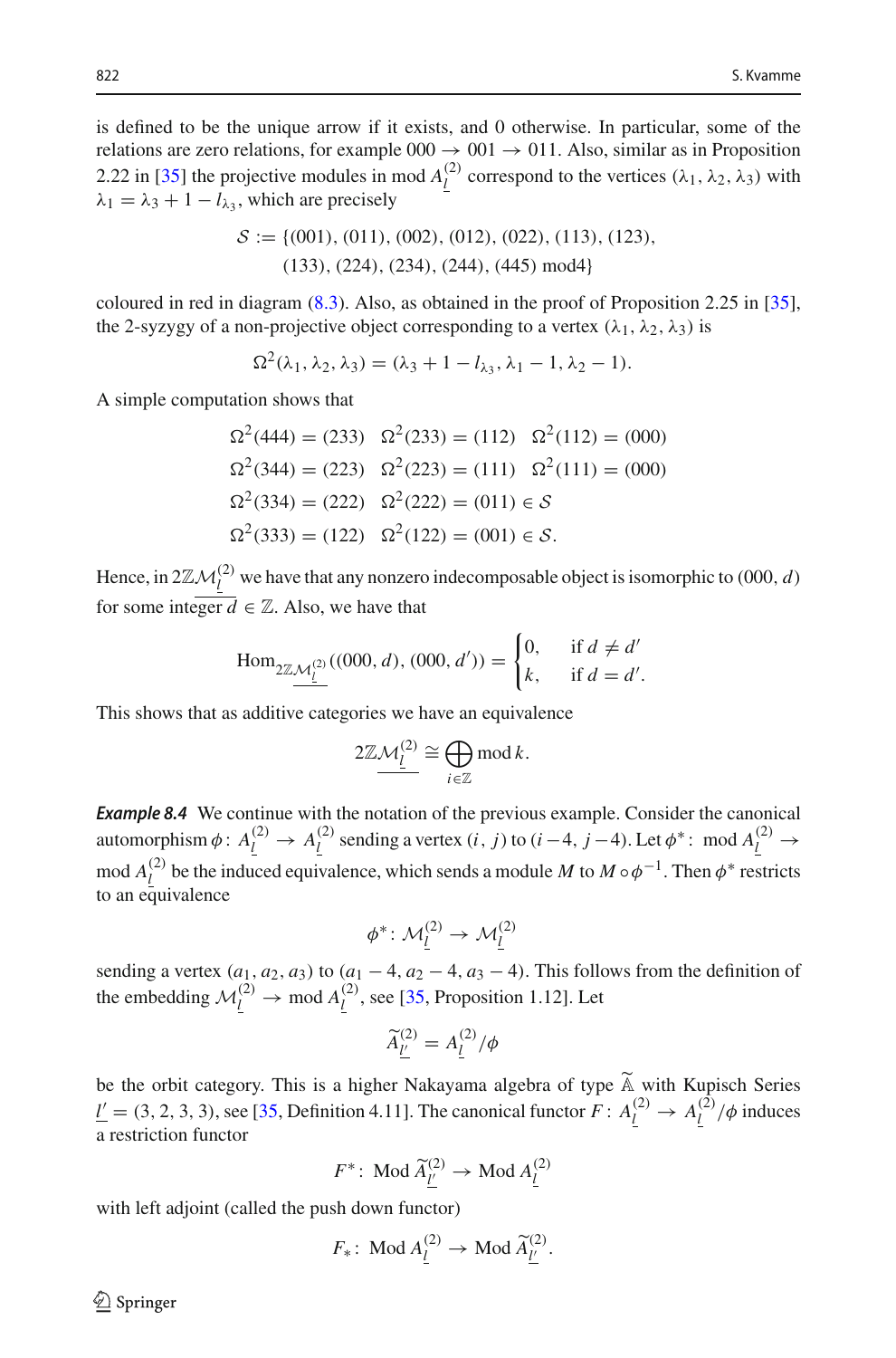The functor  $F_*$  is exact and restricts to a well-defined functor between the categories of finitely presented modules

$$
F_*\colon \bmod A_{\underline{l}}^{(2)} \to \bmod \widetilde{A}_{\underline{l'}}^{(2)}
$$

see [\[15](#page-21-30), Section 14.3]. Now the subcategory  $M_{\underline{l'}}^{(2)} := F_*(M_{\underline{l}}^{(2)})$  is 2Z-cluster tilting in mod  $\widetilde{A}_{\underline{l'}}^{(2)}$  by [\[35,](#page-21-8) Theorem 4.12]. It follows from [\[15](#page-21-30), Section 14.4] that there exists an equivalence  $\mathcal{M}_{\underline{l'}}^{(2)} \cong \mathcal{M}_{\underline{l'}}^{(2)}/\phi^*$  such that the composite

$$
\mathcal{M}_{\underline{l}}^{(2)} \xrightarrow{F_*} \mathcal{M}_{\underline{l'}}^{(2)} \xrightarrow{\cong} \mathcal{M}_{\underline{l}}^{(2)}/\phi^*
$$

is just the natural projection functor. Now *F*<sup>∗</sup> is exact and preserves projectives, and hence the computations of the projectives and the syzygies in Example [8.1](#page-18-2) are also valid for  $\mathcal{M}_{\underline{l'}}^{(2)}$ . It follows that as additive categories we have an equivalence

$$
2\mathbb{Z}\mathcal{M}_{\underline{l'}}^{(2)} \cong \bigoplus_{1 \leq i \leq 4} \operatorname{mod} k.
$$

Finally, note that the module corresponding to vertex (344) is injective in mod  $\widetilde{A}^{(2)}_{\underline{l}}$ , and by the computations of the syzygy above we see that it has infinite projective dimension. This shows that algebra  $\widetilde{A}^{(2)}_{\underline{l'}}$  is not Iwanaga–Gorenstein.

**Acknowledgements** Open access funding provided by Uppsala University.

**Open Access** This article is licensed under a Creative Commons Attribution 4.0 International License, which permits use, sharing, adaptation, distribution and reproduction in any medium or format, as long as you give appropriate credit to the original author(s) and the source, provide a link to the Creative Commons licence, and indicate if changes were made. The images or other third party material in this article are included in the article's Creative Commons licence, unless indicated otherwise in a credit line to the material. If material is not included in the article's Creative Commons licence and your intended use is not permitted by statutory regulation or exceeds the permitted use, you will need to obtain permission directly from the copyright holder. To view a copy of this licence, visit [http://creativecommons.org/licenses/by/4.0/.](http://creativecommons.org/licenses/by/4.0/)

## <span id="page-20-0"></span>**References**

- <span id="page-20-4"></span>1. Amiot, C.: Cluster categories for algebras of global dimension 2 and quivers with potential. Ann. Inst. Fourier (Grenoble) **59**(6), 2525–2590 (2009)
- <span id="page-20-3"></span>2. Amiot, C., Oppermann, S.: Higher preprojective algebras and stably Calabi–Yau properties. Math. Res. Lett. **21**(4), 617–647 (2014)
- <span id="page-20-6"></span>3. Assem, I., Beligiannis, A., Marmaridis, N.: Right triangulated categories with right semi-equivalences. In: Algebras and Modules, II (Geiranger, 1996), CMS Conf. Proc., vol. 24, pp. 17–37. Amer. Math. Soc., Providence (1998)
- <span id="page-20-2"></span>4. Assem, I., Simson, D., Skowroński, A.: Elements of the representation theory of associative algebras, vol. 1, London Mathematical Society Student Texts, vol. 65. Cambridge University Press, Cambridge (2006). Techniques of representation theory
- <span id="page-20-5"></span>5. Auslander, M., Bridger, M.: Stable module theory. Memoirs of the American Mathematical Society, vol. 94. American Mathematical Society, Providence (1969)
- <span id="page-20-8"></span>6. Auslander, M., Reiten, I.: Cohen–Macaulay and Gorenstein Artin algebras. In: Representation theory of finite groups and finite-dimensional algebras (Bielefeld, 1991), Progr. Math., vol. 95, pp. 221–245. Birkhäuser, Basel (1991)
- <span id="page-20-1"></span>7. Auslander, M., Reiten, I., Smalø, S.O.: Representation Theory of Artin Algebras. Cambridge Studies in Advanced Mathematics, vol. 36. Cambridge University Press, Cambridge (1995)
- <span id="page-20-7"></span>8. Beligiannis, A.: The homological theory of contravariantly finite subcategories: Auslander–Buchweitz contexts, Gorenstein categories and (co-)stabilization. Commun. Algebra **28**(10), 4547–4596 (2000)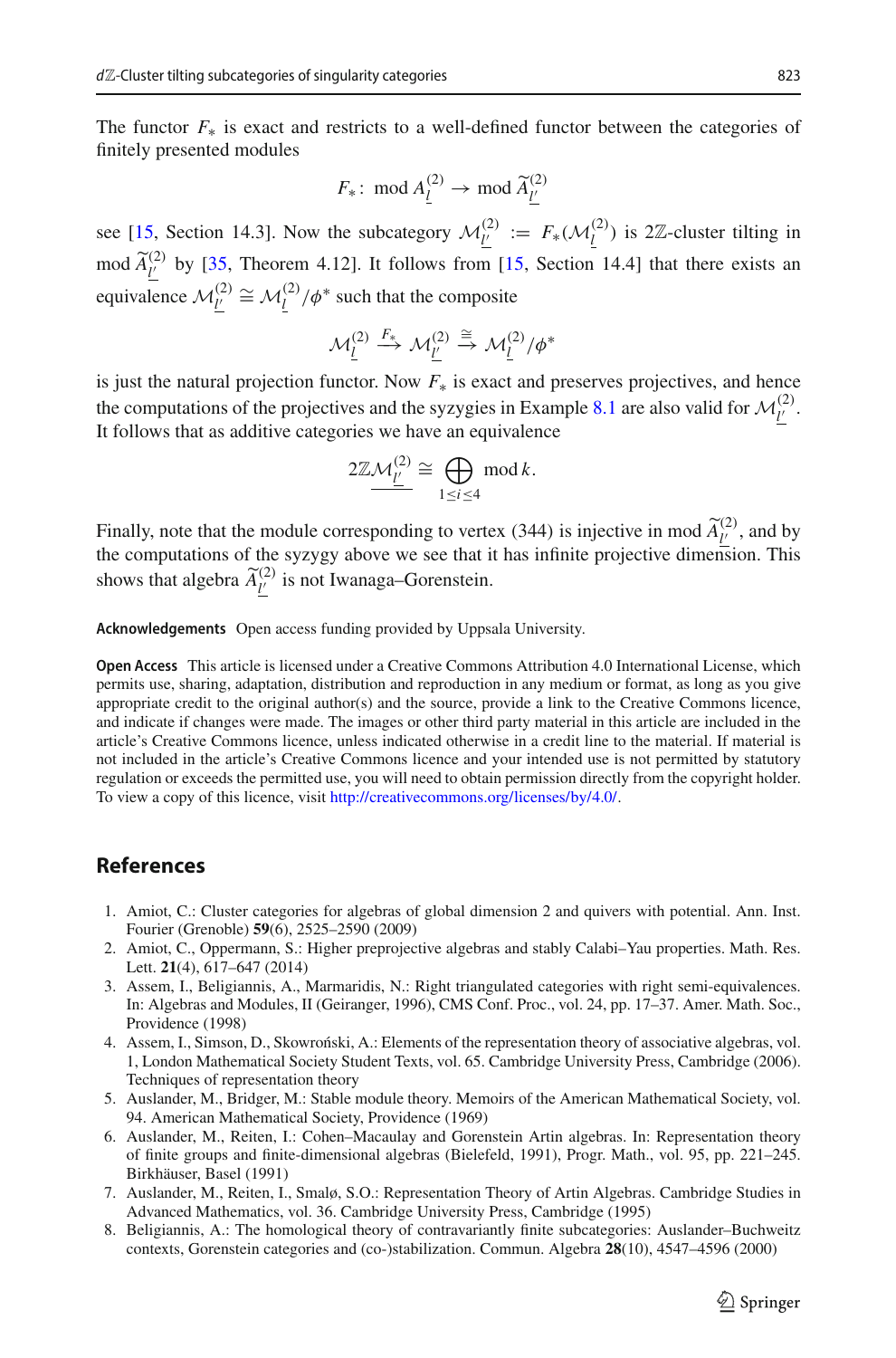- <span id="page-21-22"></span>9. Beligiannis, A., Marmaridis, N.: Left triangulated categories arising from contravariantly finite subcategories. Commun. Algebra **22**(12), 5021–5036 (1994)
- <span id="page-21-29"></span>10. Bergh, P.A., Jorgensen, D.A., Oppermann, S.: The Gorenstein defect category. Q. J. Math. **66**(2), 459–471 (2015)
- <span id="page-21-14"></span>11. Buchweitz, R.-O.: Maximal Cohen–Macauley modules and Tate-cohomology over Gorenstein rings (1986)
- <span id="page-21-17"></span>12. Bühler, T.: Exact categories. Expo Math. **28**(1), 1–69 (2010)
- <span id="page-21-27"></span>13. Chen, X.-W.: Gorenstein homological algebra of artin algebras. Postdoctoral Report, USTC (2010)
- <span id="page-21-28"></span>14. Enochs, E.E., Jenda, O.M.G.: Relative homological algebra, De Gruyter Expositions in Mathematics, vol. 30. Walter de Gruyter and Co., Berlin (2000)
- <span id="page-21-30"></span>15. Gabriel, P., Ro˘ıter, A.V.: Representations of finite-dimensional algebras. In: Algebra, VIII, Encyclopaedia Math. Sci., vol. 73, pp. 1–177. Springer, Berlin (1992). With a chapter by B. Keller
- <span id="page-21-3"></span>16. Geiss, C., Keller, B., Oppermann, S.: *n*-angulated categories. J. Reine Angew. Math. **675**, 101–120 (2013)
- <span id="page-21-12"></span>17. Guo, L.: Cluster tilting objects in generalized higher cluster categories. J. Pure Appl. Algebra **215**(9), 2055–2071 (2011)
- <span id="page-21-19"></span>18. Happel, D.: Triangulated categories in the representation theory of finite-dimensional algebras. London Mathematical Society Lecture Note Series, vol. 119. Cambridge University Press, Cambridge (1988)
- <span id="page-21-18"></span>19. Heller, A.: The loop-space functor in homological algebra. Trans. Am. Math. Soc. **96**, 382–394 (1960)
- <span id="page-21-24"></span>20. Heller, A.: Stable homotopy categories. Bull. Am. Math. Soc. **74**, 28–63 (1968)
- <span id="page-21-4"></span>21. Herschend, M., Iyama, O.: *n*-representation-finite algebras and twisted fractionally Calabi–Yau algebras. Bull. Lond. Math. Soc. **43**(3), 449–466 (2011)
- 22. Herschend, M., Iyama, O.: Selfinjective quivers with potential and 2-representation-finite algebras. Compos. Math. **147**(6), 1885–1920 (2011)
- <span id="page-21-5"></span>23. Herschend, M., Iyama, O., Oppermann, S.: *n*-representation infinite algebras. Adv. Math. **252**, 292–342 (2014)
- <span id="page-21-1"></span>24. Iyama, O.: Auslander correspondence. Adv. Math. **210**(1), 51–82 (2007)
- <span id="page-21-0"></span>25. Iyama, O.: Higher-dimensional Auslander–Reiten theory on maximal orthogonal subcategories. Adv. Math. **210**(1), 22–50 (2007)
- <span id="page-21-10"></span>26. Iyama, O.: Auslander–Reiten theory revisited. In Trends in representation theory of algebras and related topics, EMS Ser. Congr. Rep., pp. 349–397. Eur. Math. Soc., Zürich (2008)
- <span id="page-21-2"></span>27. Iyama, O.: Cluster tilting for higher Auslander algebras. Adv. Math. **226**(1), 1–61 (2011)
- <span id="page-21-15"></span>28. Iyama, O.: Tilting Cohen–Macaulay representations. In: Proceedings of the International Congress of Mathematicians—Rio de Janeiro 2018, vol. II. Invited lectures, pp. 125–162.World Sci. Publ., Hackensack (2018)
- <span id="page-21-6"></span>29. Iyama, O., Jasso, G.: Higher Auslander correspondence for dualizing *R*-varieties. Algebr. Represent. Theory **20**(2), 335–354 (2017)
- 30. Iyama, O., Oppermann, S.: *n*-representation-finite algebras and *n*-APR tilting. Trans. Am. Math. Soc. **363**(12), 6575–6614 (2011)
- 31. Iyama, O., Oppermann, S.: Stable categories of higher preprojective algebras. Adv. Math. **244**, 23–68 (2013)
- <span id="page-21-26"></span>32. Iyama, O., Yoshino, Y.: Mutation in triangulated categories and rigid Cohen–Macaulay modules. Invent. Math. **172**(1), 117–168 (2008)
- <span id="page-21-7"></span>33. Jasso, G.: *n*-abelian and *n*-exact categories. Math. Z. **283**(3–4), 703–759 (2016)
- <span id="page-21-13"></span>34. Jasso, G., Külshammer, J.: The naive approach for constructing the derived category of a d-abelian category fails (2016). [arXiv:1604.03473](http://arxiv.org/abs/1604.03473)
- <span id="page-21-8"></span>35. Jasso, G., Külshammer, J.: Higher Nakayama algebras I: Construction. Adv. Math., vol. 351, pp. 1139– 1200 (2019). With an appendix by Julian Külshammer and Chrysostomos Psaroudakis and an appendix by Sondre Kvamme
- <span id="page-21-11"></span>36. Jasso, G., Kvamme, S.: An introduction to higher Auslander–Reiten theory. Bull. Lond. Math. Soc. **51**(1), 1–24 (2019)
- <span id="page-21-9"></span>37. Jorgensen, P.: Torsion classes and t-structures in higher homological algebra. Int. Math. Res. Not. IMRN **13**, 3880–3905 (2016)
- <span id="page-21-21"></span>38. Keller, B.: Chain complexes and stable categories. Manuscr. Math. **67**(4), 379–417 (1990)
- <span id="page-21-16"></span>39. Keller, B., Vossieck, D.: Sous les catégories dérivées. C. R. Acad. Sci. Paris Sér. I Math. **305**(6), 225–228 (1987)
- <span id="page-21-25"></span>40. Krause, H.: Localization theory for triangulated categories. In: Triangulated Categories, London Math. Soc. Lecture Note Ser., vol. 375, pp. 161–235. Cambridge University Press, Cambridge (2010)
- <span id="page-21-20"></span>41. Kvamme, S., Marczinzik, R.: Co-Gorenstein algebras. Appl. Categ. Struct. **27**(3), 277–287 (2019)
- <span id="page-21-23"></span>42. Lin, Z.: Right *n*-angulated categories arising from covariantly finite subcategories. Commun. Algebra **45**(2), 828–840 (2017)